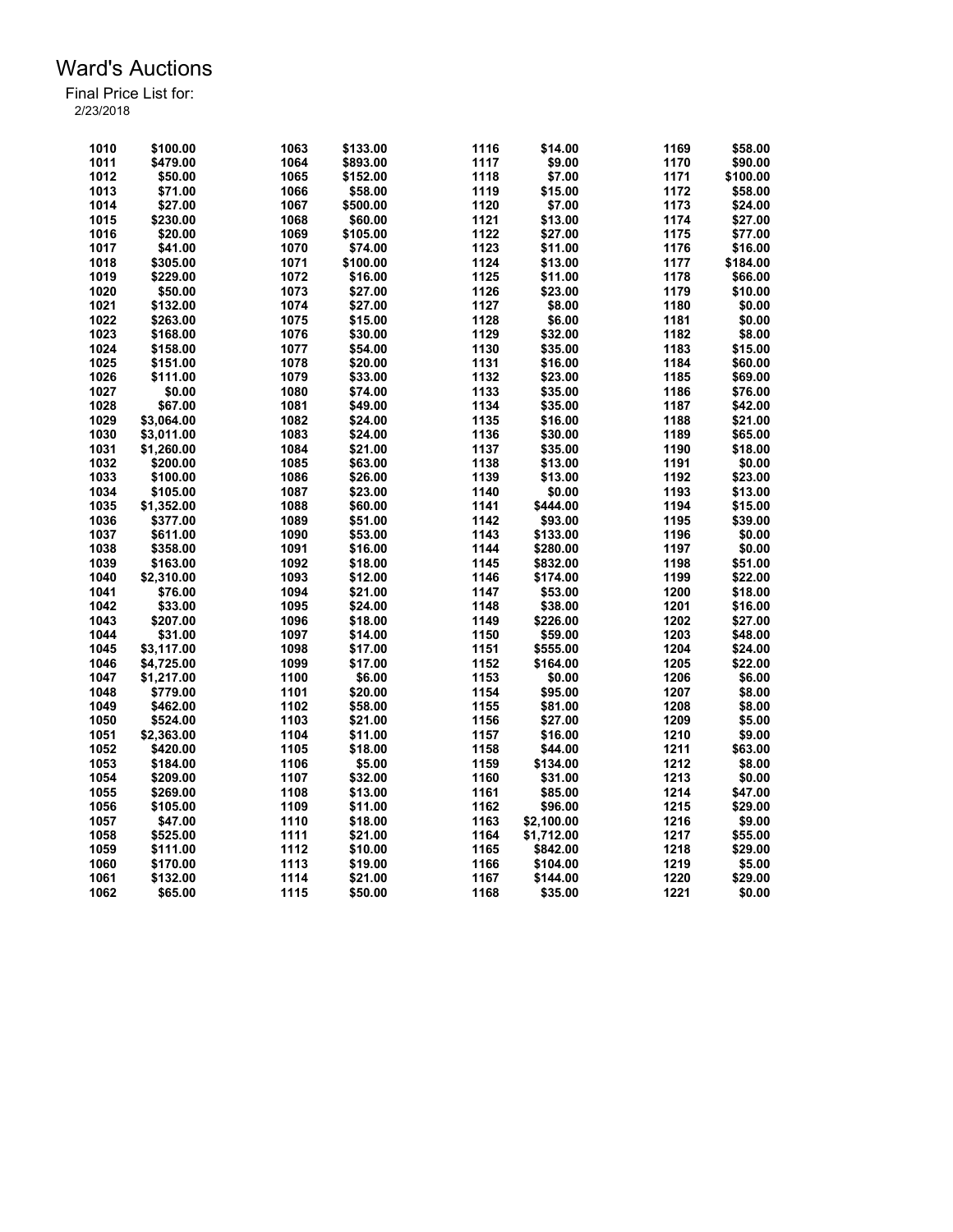| 1222 | \$11.00  | 1275 | \$23.00  | 1328 | \$100.00 | 1381 | \$21.00  |
|------|----------|------|----------|------|----------|------|----------|
| 1223 | \$21.00  | 1276 | \$59.00  | 1329 | \$315.00 | 1382 | \$54.00  |
| 1224 | \$9.00   | 1277 | \$12.00  | 1330 | \$66.00  | 1383 | \$8.00   |
| 1225 | \$9.00   | 1278 | \$10.00  | 1331 | \$79.00  | 1384 | \$36.00  |
| 1226 | \$3.00   | 1279 | \$7.00   | 1332 | \$66.00  | 1385 | \$23.00  |
| 1227 | \$34.00  | 1280 | \$12.00  | 1333 | \$0.00   | 1386 | \$11.00  |
| 1228 | \$29.00  | 1281 | \$16.00  | 1334 | \$25.00  | 1387 | \$12.00  |
| 1229 | \$17.00  | 1282 | \$7.00   | 1335 | \$35.00  | 1388 | \$10.00  |
| 1230 | \$47.00  | 1283 | \$8.00   | 1336 | \$53.00  | 1389 | \$33.00  |
| 1231 | \$200.00 | 1284 | \$5.00   | 1337 | \$109.00 | 1390 | \$11.00  |
| 1232 | \$184.00 | 1285 | \$6.00   | 1338 | \$30.00  | 1391 | \$13.00  |
| 1233 | \$159.00 | 1286 | \$7.00   | 1339 | \$48.00  | 1392 | \$65.00  |
| 1234 | \$58.00  | 1287 | \$28.00  | 1340 | \$45.00  | 1393 | \$6.00   |
| 1235 | \$71.00  | 1288 | \$32.00  | 1341 | \$0.00   | 1394 | \$13.00  |
| 1236 | \$114.00 | 1289 | \$8.00   | 1342 | \$47.00  | 1395 | \$16.00  |
| 1237 | \$60.00  | 1290 | \$11.00  | 1343 | \$0.00   | 1396 | \$6.00   |
| 1238 | \$234.00 | 1291 | \$16.00  | 1344 | \$8.00   | 1397 | \$9.00   |
| 1239 | \$69.00  | 1292 | \$49.00  | 1345 | \$5.00   | 1398 | \$11.00  |
| 1240 | \$217.00 | 1293 |          |      | \$80.00  | 1399 |          |
|      |          |      | \$21.00  | 1346 |          |      | \$6.00   |
| 1241 | \$94.00  | 1294 | \$7.00   | 1347 | \$27.00  | 1400 | \$9.00   |
| 1242 | \$55.00  | 1295 | \$28.00  | 1348 | \$8.00   | 1401 | \$0.00   |
| 1243 | \$95.00  | 1296 | \$9.00   | 1349 | \$45.00  | 1402 | \$6.00   |
| 1244 | \$84.00  | 1297 | \$6.00   | 1350 | \$45.00  | 1403 | \$20.00  |
| 1245 | \$35.00  | 1298 | \$10.00  | 1351 | \$45.00  | 1404 | \$15.00  |
| 1246 | \$336.00 | 1299 | \$29.00  | 1352 | \$25.00  | 1405 | \$16.00  |
| 1247 | \$28.00  | 1300 | \$27.00  | 1353 | \$11.00  | 1406 | \$13.00  |
| 1248 | \$31.00  | 1301 | \$13.00  | 1354 | \$45.00  | 1407 | \$23.00  |
| 1249 | \$34.00  | 1302 | \$15.00  | 1355 | \$21.00  | 1408 | \$7.00   |
| 1250 | \$51.00  | 1303 | \$17.00  | 1356 | \$9.00   | 1409 | \$6.00   |
| 1251 | \$168.00 | 1304 | \$10.00  | 1357 | \$11.00  | 1410 | \$11.00  |
| 1252 | \$58.00  | 1305 | \$6.00   | 1358 | \$0.00   | 1411 | \$17.00  |
| 1253 | \$10.00  | 1306 | \$5.00   | 1359 | \$11.00  | 1412 | \$23.00  |
| 1254 | \$32.00  | 1307 | \$5.00   | 1360 | \$16.00  | 1413 | \$20.00  |
| 1255 | \$15.00  | 1308 | \$5.00   | 1361 | \$25.00  | 1414 | \$7.00   |
| 1256 | \$74.00  | 1309 | \$11.00  | 1362 | \$35.00  | 1415 | \$23.00  |
| 1257 | \$118.00 | 1310 | \$549.00 | 1363 | \$39.00  | 1416 | \$6.00   |
| 1258 | \$65.00  | 1311 | \$483.00 | 1364 | \$27.00  | 1417 | \$15.00  |
| 1259 | \$34.00  | 1312 | \$525.00 | 1365 | \$10.00  | 1418 | \$172.00 |
| 1260 | \$15.00  | 1313 | \$121.00 | 1366 | \$10.00  | 1419 | \$200.00 |
| 1261 | \$176.00 | 1314 | \$397.00 | 1367 | \$5.00   | 1420 | \$147.00 |
| 1262 | \$29.00  | 1315 | \$81.00  | 1368 | \$24.00  | 1421 | \$683.00 |
| 1263 | \$31.00  | 1316 | \$338.00 | 1369 | \$15.00  | 1422 | \$117.00 |
| 1264 | \$8.00   | 1317 | \$156.00 | 1370 | \$9.00   | 1423 | \$53.00  |
| 1265 | \$0.00   | 1318 | \$81.00  | 1371 | \$107.00 | 1424 | \$33.00  |
| 1266 | \$0.00   | 1319 | \$189.00 | 1372 | \$24.00  | 1425 | \$46.00  |
|      |          |      |          |      |          |      |          |
| 1267 | \$137.00 | 1320 | \$369.00 | 1373 | \$11.00  | 1426 | \$40.00  |
| 1268 | \$28.00  | 1321 | \$41.00  | 1374 | \$6.00   | 1427 | \$29.00  |
| 1269 | \$5.00   | 1322 | \$594.00 | 1375 | \$12.00  | 1428 | \$42.00  |
| 1270 | \$37.00  | 1323 | \$145.00 | 1376 | \$10.00  | 1429 | \$21.00  |
| 1271 | \$0.00   | 1324 | \$798.00 | 1377 | \$17.00  | 1430 | \$8.00   |
| 1272 | \$8.00   | 1325 | \$247.00 | 1378 | \$11.00  | 1431 | \$38.00  |
| 1273 | \$16.00  | 1326 | \$50.00  | 1379 | \$16.00  | 1432 | \$40.00  |
| 1274 | \$84.00  | 1327 | \$210.00 | 1380 | \$8.00   | 1433 | \$23.00  |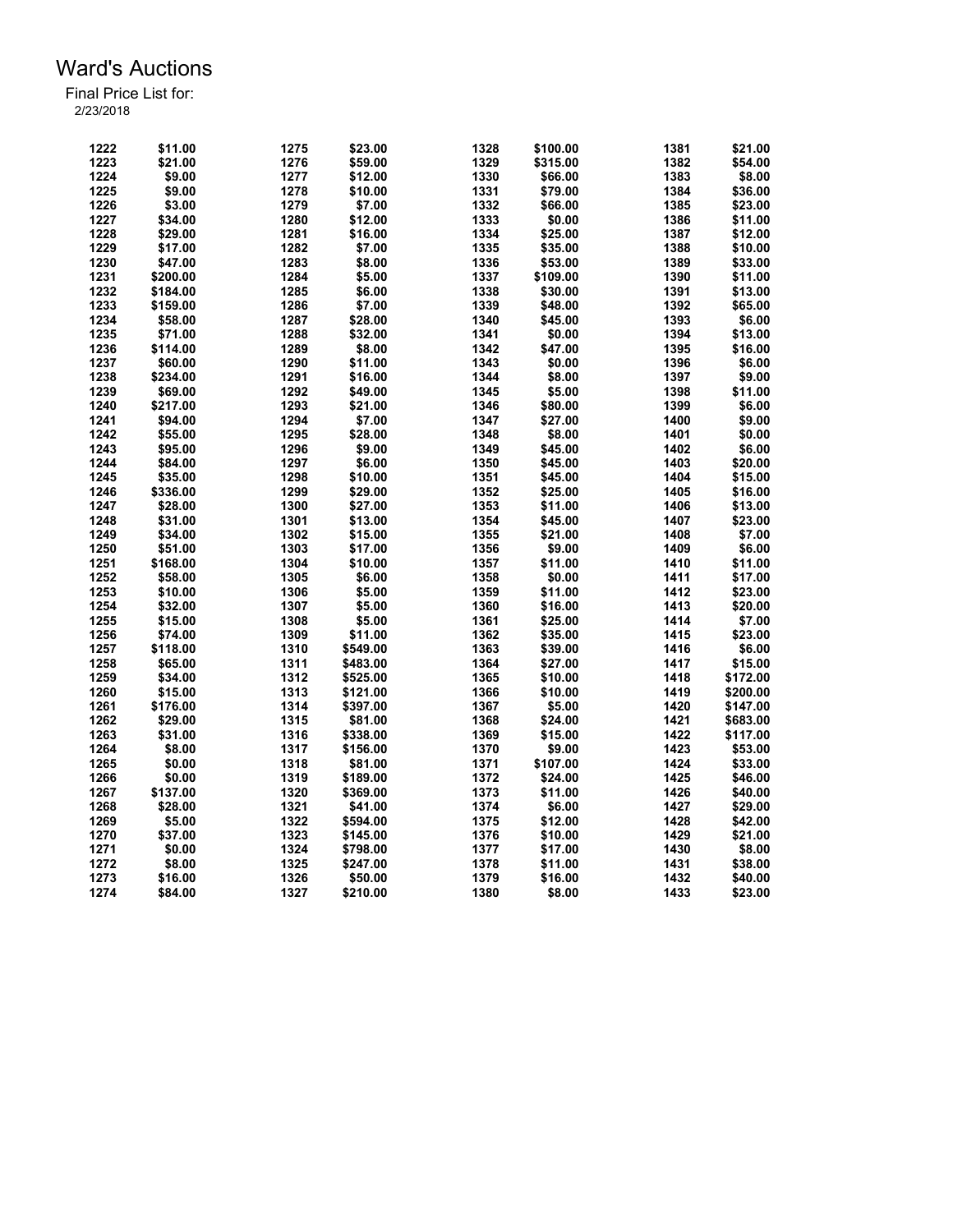|      |          | 1487 |          |      |         |      |          |
|------|----------|------|----------|------|---------|------|----------|
| 1434 | \$6.00   |      | \$82.00  | 1540 | \$44.00 | 1593 | \$19.00  |
| 1435 | \$10.00  | 1488 | \$50.00  | 1541 | \$10.00 | 1594 | \$55.00  |
| 1436 | \$9.00   | 1489 | \$38.00  | 1542 | \$5.00  | 1595 | \$263.00 |
| 1437 | \$7.00   | 1490 | \$737.00 | 1543 | \$6.00  | 1596 | \$39.00  |
| 1438 | \$24.00  | 1491 | \$163.00 | 1544 | \$48.00 | 1597 | \$28.00  |
| 1439 | \$6.00   | 1492 | \$201.00 | 1545 | \$7.00  | 1598 | \$0.00   |
| 1440 | \$17.00  | 1493 | \$73.00  | 1546 | \$8.00  | 1599 | \$71.00  |
| 1441 | \$10.00  | 1494 | \$65.00  | 1547 | \$16.00 | 1600 | \$24.00  |
| 1442 | \$44.00  | 1495 | \$368.00 | 1548 | \$7.00  | 1601 | \$45.00  |
| 1443 | \$24.00  | 1496 | \$42.00  | 1549 | \$12.00 | 1602 | \$46.00  |
| 1444 | \$19.00  | 1497 | \$25.00  | 1550 | \$14.00 | 1603 | \$10.00  |
| 1445 | \$914.00 | 1498 | \$74.00  | 1551 | \$18.00 | 1604 | \$278.00 |
| 1446 | \$159.00 | 1499 | \$9.00   | 1552 | \$21.00 | 1605 | \$11.00  |
| 1447 | \$116.00 | 1500 | \$11.00  | 1553 | \$16.00 | 1606 | \$11.00  |
| 1448 | \$90.00  | 1501 | \$14.00  | 1554 | \$4.00  | 1607 | \$10.00  |
| 1449 | \$45.00  | 1502 | \$12.00  | 1555 | \$20.00 | 1608 | \$59.00  |
| 1450 | \$10.00  | 1503 | \$37.00  | 1556 | \$18.00 | 1609 | \$10.00  |
| 1451 | \$76.00  | 1504 | \$40.00  | 1557 | \$21.00 | 1610 | \$33.00  |
| 1452 | \$16.00  | 1505 | \$39.00  | 1558 | \$9.00  | 1611 | \$37.00  |
| 1453 | \$40.00  |      |          | 1559 | \$15.00 | 1612 | \$24.00  |
|      |          | 1506 | \$36.00  |      |         |      |          |
| 1454 | \$95.00  | 1507 | \$24.00  | 1560 | \$7.00  | 1613 | \$8.00   |
| 1455 | \$37.00  | 1508 | \$26.00  | 1561 | \$3.00  | 1614 | \$36.00  |
| 1456 | \$35.00  | 1509 | \$26.00  | 1562 | \$5.00  | 1615 | \$188.00 |
| 1457 | \$10.00  | 1510 | \$24.00  | 1563 | \$7.00  | 1616 | \$27.00  |
| 1458 | \$12.00  | 1511 | \$33.00  | 1564 | \$8.00  | 1617 | \$11.00  |
| 1459 | \$21.00  | 1512 | \$21.00  | 1565 | \$7.00  | 1618 | \$27.00  |
| 1460 | \$29.00  | 1513 | \$80.00  | 1566 | \$8.00  | 1619 | \$13.00  |
| 1461 | \$40.00  | 1514 | \$10.00  | 1567 | \$8.00  | 1620 | \$21.00  |
| 1462 | \$7.00   | 1515 | \$10.00  | 1568 | \$42.00 | 1621 | \$71.00  |
| 1463 | \$16.00  | 1516 | \$18.00  | 1569 | \$9.00  | 1622 | \$5.00   |
| 1464 | \$8.00   | 1517 | \$21.00  | 1570 | \$27.00 | 1623 | \$67.00  |
| 1465 | \$10.00  | 1518 | \$16.00  | 1571 | \$32.00 | 1624 | \$11.00  |
| 1466 | \$28.00  | 1519 | \$126.00 | 1572 | \$13.00 | 1625 | \$7.00   |
| 1467 | \$37.00  | 1520 | \$74.00  | 1573 | \$10.00 | 1626 | \$2.00   |
| 1468 | \$11.00  | 1521 | \$53.00  | 1574 | \$8.00  | 1627 | \$5.00   |
| 1469 | \$11.00  | 1522 | \$50.00  | 1575 | \$6.00  | 1628 | \$23.00  |
| 1470 | \$23.00  | 1523 | \$95.00  | 1576 | \$8.00  | 1629 | \$10.00  |
| 1471 | \$4.00   | 1524 | \$144.00 | 1577 | \$6.00  | 1630 | \$16.00  |
| 1472 | \$10.00  | 1525 | \$52.00  | 1578 | \$29.00 | 1631 | \$184.00 |
| 1473 | \$7.00   | 1526 | \$81.00  | 1579 | \$11.00 | 1632 | \$13.00  |
| 1474 | \$11.00  | 1527 | \$12.00  | 1580 | \$13.00 | 1633 | \$9.00   |
| 1475 | \$17.00  | 1528 | \$23.00  | 1581 | \$28.00 | 1634 | \$6.00   |
| 1476 | \$5.00   | 1529 | \$6.00   | 1582 | \$27.00 | 1635 | \$5.00   |
| 1477 | \$8.00   | 1530 | \$98.00  | 1583 | \$51.00 | 1636 | \$9.00   |
|      |          |      |          |      |         |      |          |
| 1478 | \$8.00   | 1531 | \$56.00  | 1584 | \$10.00 | 1637 | \$0.00   |
| 1479 | \$7.00   | 1532 | \$63.00  | 1585 | \$15.00 | 1638 | \$8.00   |
| 1480 | \$7.00   | 1533 | \$32.00  | 1586 | \$6.00  | 1639 | \$20.00  |
| 1481 | \$8.00   | 1534 | \$9.00   | 1587 | \$13.00 | 1640 | \$10.00  |
| 1482 | \$13.00  | 1535 | \$8.00   | 1588 | \$32.00 | 1641 | \$21.00  |
| 1483 | \$10.00  | 1536 | \$5.00   | 1589 | \$33.00 | 1642 | \$38.00  |
| 1484 | \$17.00  | 1537 | \$7.00   | 1590 | \$37.00 | 1643 | \$21.00  |
| 1485 | \$5.00   | 1538 | \$44.00  | 1591 | \$35.00 | 1644 | \$24.00  |
| 1486 | \$153.00 | 1539 | \$0.00   | 1592 | \$36.00 | 1645 | \$60.00  |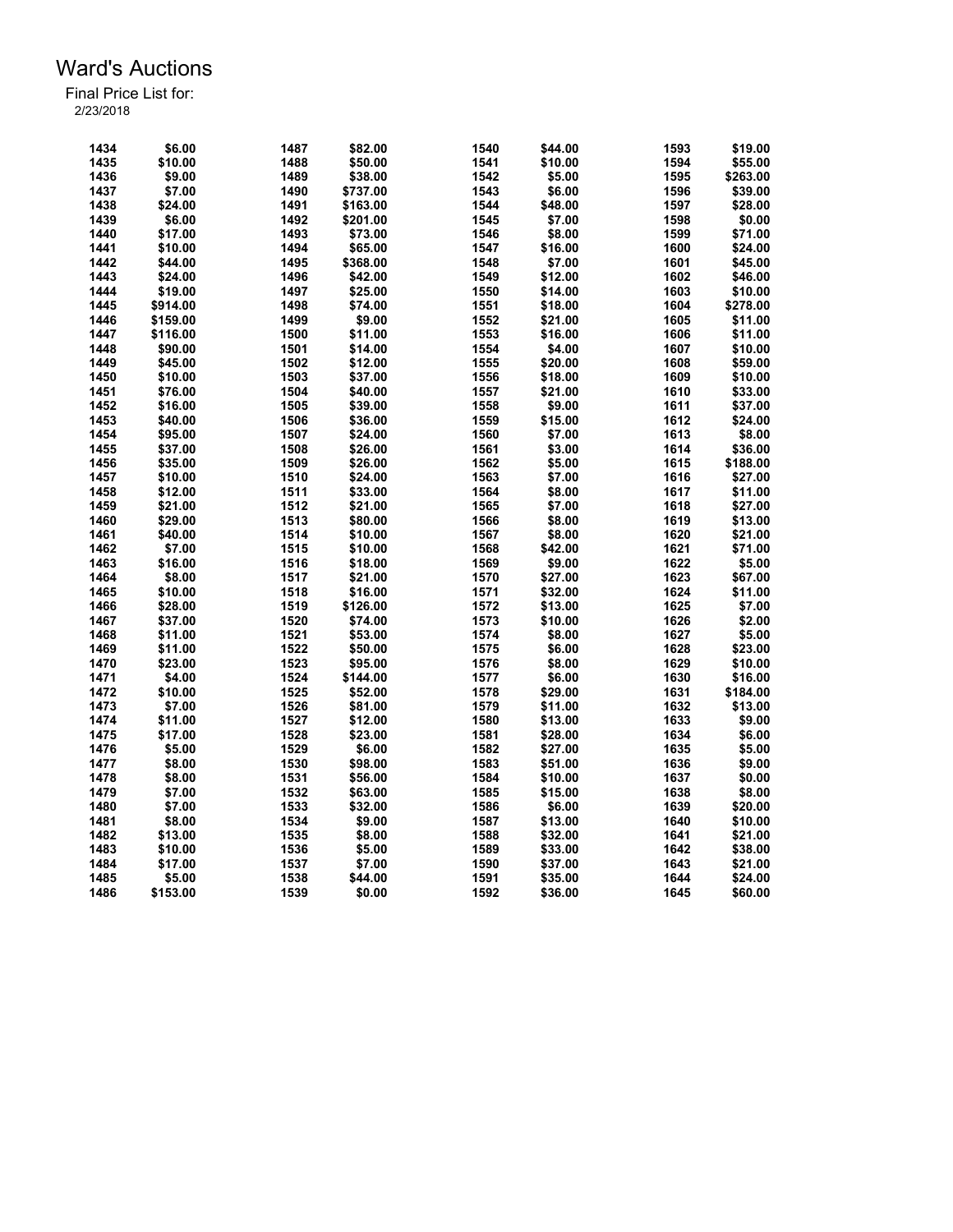| 1646 | \$21.00  | 2045 | \$163.00   | 2098 | \$21.00  | 2151 | \$18.00  |
|------|----------|------|------------|------|----------|------|----------|
| 1647 | \$19.00  | 2046 | \$79.00    | 2099 | \$4.00   | 2152 | \$8.00   |
| 1648 | \$25.00  | 2047 | \$52.00    | 2100 | \$21.00  | 2153 | \$42.00  |
| 1649 | \$9.00   | 2048 | \$48.00    | 2101 | \$21.00  | 2154 | \$44.00  |
| 1650 | \$21.00  | 2049 | \$345.00   | 2102 | \$75.00  | 2155 | \$16.00  |
| 1651 | \$13.00  | 2050 | \$61.00    | 2103 | \$17.00  | 2156 | \$23.00  |
|      |          |      |            |      |          |      |          |
| 1652 | \$5.00   | 2051 | \$57.00    | 2104 | \$53.00  | 2157 | \$13.00  |
| 1653 | \$7.00   | 2052 | \$134.00   | 2105 | \$12.00  | 2158 | \$14.00  |
| 1654 | \$4.00   | 2053 | \$57.00    | 2106 | \$37.00  | 2159 | \$42.00  |
| 1655 | \$4.00   | 2054 | \$315.00   | 2107 | \$16.00  | 2160 | \$16.00  |
| 1656 | \$6.00   | 2055 | \$142.00   | 2108 | \$136.00 | 2161 | \$13.00  |
| 1657 | \$4.00   | 2056 | \$58.00    | 2109 | \$75.00  | 2162 | \$8.00   |
| 1658 | \$3.00   | 2057 | \$1,365.00 | 2110 | \$103.00 | 2163 | \$6.00   |
| 1659 | \$3.00   | 2058 | \$239.00   | 2111 | \$47.00  | 2164 | \$27.00  |
| 1660 | \$3.00   | 2059 | \$137.00   | 2112 | \$69.00  | 2165 | \$19.00  |
| 1661 | \$12.00  | 2060 | \$95.00    | 2113 | \$59.00  | 2166 | \$6.00   |
| 1662 | \$0.00   | 2061 | \$371.00   | 2114 | \$914.00 | 2167 | \$5.00   |
| 1663 | \$19.00  | 2062 | \$186.00   | 2115 | \$176.00 | 2168 | \$16.00  |
| 2010 | \$81.00  | 2063 | \$184.00   | 2116 | \$158.00 | 2169 | \$10.00  |
| 2011 | \$92.00  | 2064 | \$45.00    | 2117 | \$149.00 | 2170 | \$36.00  |
| 2012 | \$226.00 | 2065 | \$945.00   | 2118 | \$58.00  | 2171 | \$20.00  |
| 2013 | \$222.00 | 2066 | \$614.00   | 2119 | \$44.00  | 2172 | \$32.00  |
| 2014 | \$107.00 | 2067 | \$45.00    | 2120 | \$105.00 | 2173 | \$31.00  |
| 2015 | \$414.00 | 2068 | \$92.00    | 2121 | \$24.00  | 2174 | \$33.00  |
| 2016 | \$645.00 | 2069 | \$70.00    | 2122 | \$22.00  | 2175 | \$29.00  |
| 2017 | \$132.00 | 2070 | \$1,565.00 | 2123 | \$25.00  | 2176 | \$9.00   |
| 2018 | \$83.00  | 2071 | \$35.00    | 2124 | \$17.00  | 2177 | \$9.00   |
| 2019 | \$200.00 | 2072 | \$70.00    | 2125 | \$11.00  | 2178 | \$24.00  |
| 2020 | \$588.00 | 2073 | \$79.00    | 2126 | \$18.00  | 2179 | \$16.00  |
| 2021 | \$135.00 | 2074 | \$32.00    | 2127 | \$17.00  | 2180 | \$23.00  |
| 2022 | \$116.00 | 2075 | \$400.00   | 2128 | \$35.00  | 2181 | \$4.00   |
| 2023 | \$37.00  | 2076 | \$23.00    | 2129 | \$32.00  | 2182 | \$4.00   |
| 2024 | \$57.00  | 2077 | \$24.00    | 2130 | \$31.00  | 2183 | \$33.00  |
| 2025 |          | 2078 |            |      |          |      | \$139.00 |
|      | \$84.00  |      | \$790.00   | 2131 | \$17.00  | 2184 |          |
| 2026 | \$70.00  | 2079 | \$20.00    | 2132 | \$18.00  | 2185 | \$77.00  |
| 2027 | \$32.00  | 2080 | \$32.00    | 2133 | \$13.00  | 2186 | \$25.00  |
| 2028 | \$42.00  | 2081 | \$17.00    | 2134 | \$37.00  | 2187 | \$65.00  |
| 2029 | \$54.00  | 2082 | \$21.00    | 2135 | \$21.00  | 2188 | \$29.00  |
| 2030 | \$81.00  | 2083 | \$76.00    | 2136 | \$20.00  | 2189 | \$250.00 |
| 2031 | \$315.00 | 2084 | \$30.00    | 2137 | \$10.00  | 2190 | \$63.00  |
| 2032 | \$376.00 | 2085 | \$37.00    | 2138 | \$61.00  | 2191 | \$221.00 |
| 2033 | \$315.00 | 2086 | \$35.00    | 2139 | \$79.00  | 2192 | \$53.00  |
| 2034 | \$37.00  | 2087 | \$41.00    | 2140 | \$16.00  | 2193 | \$154.00 |
| 2035 | \$77.00  | 2088 | \$46.00    | 2141 | \$32.00  | 2194 | \$78.00  |
| 2036 | \$87.00  | 2089 | \$32.00    | 2142 | \$6.00   | 2195 | \$30.00  |
| 2037 | \$69.00  | 2090 | \$18.00    | 2143 | \$10.00  | 2196 | \$27.00  |
| 2038 | \$36.00  | 2091 | \$17.00    | 2144 | \$16.00  | 2197 | \$19.00  |
| 2039 | \$117.00 | 2092 | \$21.00    | 2145 | \$37.00  | 2198 | \$808.00 |
| 2040 | \$42.00  | 2093 | \$33.00    | 2146 | \$31.00  | 2199 | \$451.00 |
| 2041 | \$189.00 | 2094 | \$11.00    | 2147 | \$16.00  | 2200 | \$250.00 |
| 2042 | \$111.00 | 2095 | \$10.00    | 2148 | \$15.00  | 2201 | \$17.00  |
| 2043 | \$55.00  | 2096 | \$27.00    | 2149 | \$16.00  | 2202 | \$69.00  |
| 2044 | \$90.00  | 2097 | \$6.00     | 2150 | \$17.00  | 2203 | \$46.00  |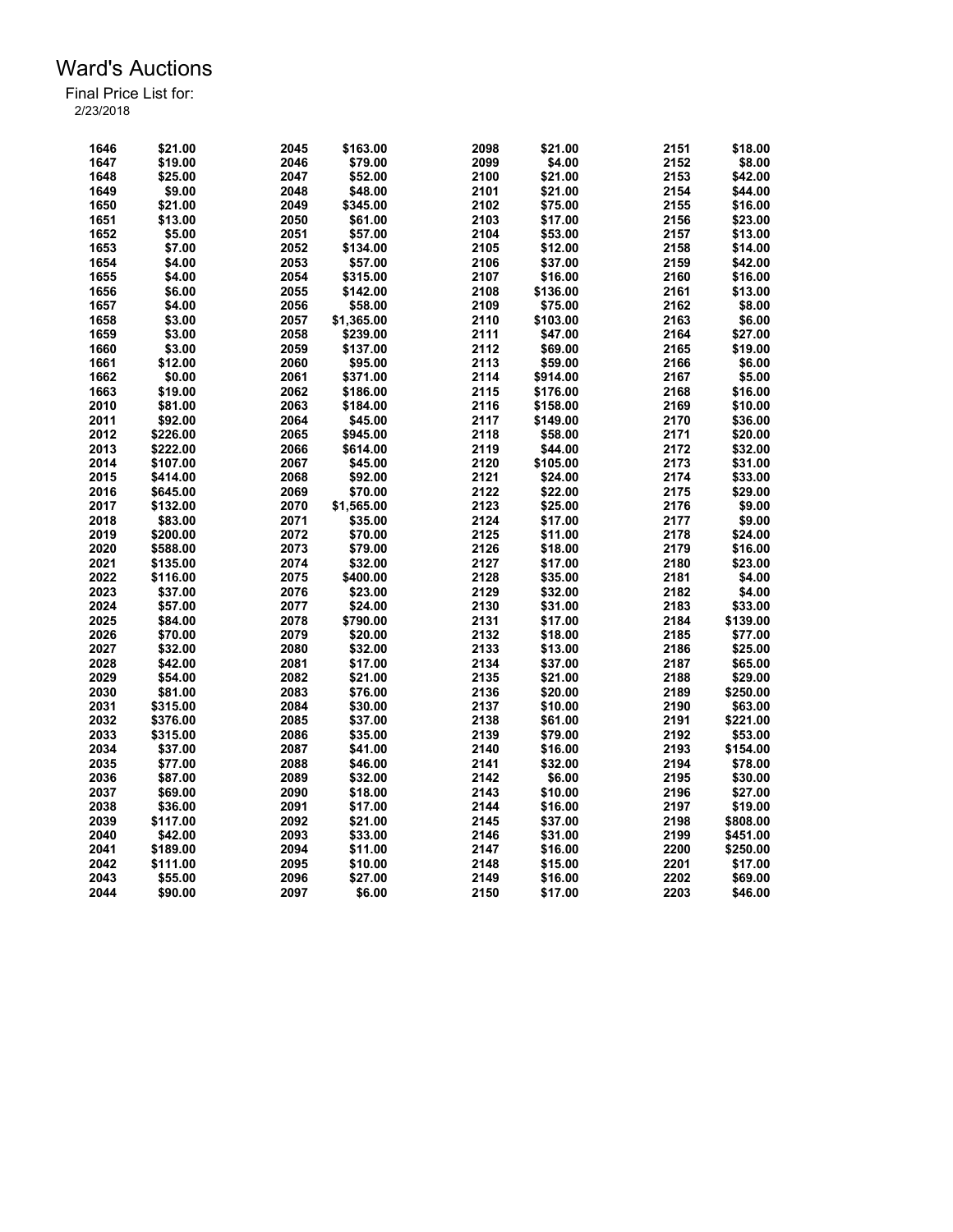| 2204 | \$24.00  | 2257 | \$92.00  | 2310 | \$5.00   | 2363 | \$18.00  |
|------|----------|------|----------|------|----------|------|----------|
| 2205 | \$21.00  | 2258 | \$175.00 | 2311 | \$8.00   | 2364 | \$8.00   |
| 2206 | \$48.00  | 2259 | \$92.00  | 2312 | \$30.00  | 2365 | \$10.00  |
| 2207 | \$34.00  | 2260 | \$29.00  | 2313 | \$30.00  | 2366 | \$27.00  |
| 2208 | \$33.00  | 2261 | \$54.00  | 2314 | \$35.00  | 2367 | \$27.00  |
| 2209 | \$58.00  | 2262 | \$39.00  | 2315 | \$35.00  | 2368 | \$21.00  |
| 2210 | \$53.00  | 2263 | \$180.00 | 2316 | \$23.00  | 2369 | \$18.00  |
| 2211 | \$62.00  | 2264 | \$59.00  | 2317 | \$35.00  | 2370 | \$35.00  |
| 2212 | \$28.00  | 2265 | \$93.00  | 2318 | \$23.00  | 2371 |          |
|      |          |      |          |      |          |      | \$16.00  |
| 2213 | \$21.00  | 2266 | \$25.00  | 2319 | \$24.00  | 2372 | \$39.00  |
| 2214 | \$11.00  | 2267 | \$10.00  | 2320 | \$28.00  | 2373 | \$27.00  |
| 2215 | \$16.00  | 2268 | \$21.00  | 2321 | \$53.00  | 2374 | \$24.00  |
| 2216 | \$20.00  | 2269 | \$10.00  | 2322 | \$30.00  | 2375 | \$20.00  |
| 2217 | \$38.00  | 2270 | \$21.00  | 2323 | \$40.00  | 2376 | \$259.00 |
| 2218 | \$15.00  | 2271 | \$9.00   | 2324 | \$15.00  | 2377 | \$32.00  |
| 2219 | \$23.00  | 2272 | \$14.00  | 2325 | \$19.00  | 2378 | \$39.00  |
| 2220 | \$67.00  | 2273 | \$15.00  | 2326 | \$23.00  | 2379 | \$32.00  |
| 2221 | \$58.00  | 2274 | \$33.00  | 2327 | \$6.00   | 2380 | \$18.00  |
| 2222 | \$58.00  | 2275 | \$963.00 | 2328 | \$8.00   | 2381 | \$11.00  |
| 2223 | \$39.00  | 2276 |          | 2329 | \$16.00  | 2382 | \$11.00  |
|      |          |      | \$184.00 |      |          |      |          |
| 2224 | \$45.00  | 2277 | \$27.00  | 2330 | \$9.00   | 2383 | \$13.00  |
| 2225 | \$17.00  | 2278 | \$185.00 | 2331 | \$132.00 | 2384 | \$16.00  |
| 2226 | \$79.00  | 2279 | \$186.00 | 2332 | \$53.00  | 2385 | \$9.00   |
| 2227 | \$5.00   | 2280 | \$53.00  | 2333 | \$51.00  | 2386 | \$17.00  |
| 2228 | \$17.00  | 2281 | \$46.00  | 2334 | \$39.00  | 2387 | \$11.00  |
| 2229 | \$6.00   | 2282 | \$126.00 | 2335 | \$35.00  | 2388 | \$6.00   |
| 2230 | \$51.00  | 2283 | \$46.00  | 2336 | \$56.00  | 2389 | \$10.00  |
| 2231 | \$292.00 | 2284 | \$32.00  | 2337 | \$108.00 | 2390 | \$23.00  |
| 2232 | \$45.00  | 2285 | \$79.00  | 2338 | \$15.00  | 2391 | \$15.00  |
| 2233 | \$5.00   | 2286 | \$21.00  | 2339 | \$26.00  | 2392 | \$23.00  |
| 2234 | \$6.00   | 2287 | \$69.00  | 2340 | \$11.00  | 2393 | \$25.00  |
| 2235 |          | 2288 |          | 2341 |          | 2394 |          |
|      | \$5.00   |      | \$10.00  |      | \$7.00   |      | \$24.00  |
| 2236 | \$11.00  | 2289 | \$16.00  | 2342 | \$11.00  | 2395 | \$36.00  |
| 2237 | \$5.00   | 2290 | \$31.00  | 2343 | \$25.00  | 2396 | \$27.00  |
| 2238 | \$23.00  | 2291 | \$11.00  | 2344 | \$10.00  | 2397 | \$12.00  |
| 2239 | \$187.00 | 2292 | \$13.00  | 2345 | \$13.00  | 2398 | \$14.00  |
| 2240 | \$40.00  | 2293 | \$16.00  | 2346 | \$13.00  | 2399 | \$3.00   |
| 2241 | \$8.00   | 2294 | \$16.00  | 2347 | \$11.00  | 2400 | \$6.00   |
| 2242 | \$28.00  | 2295 | \$24.00  | 2348 | \$11.00  | 2401 | \$11.00  |
| 2243 | \$5.00   | 2296 | \$26.00  | 2349 | \$15.00  | 2402 | \$13.00  |
| 2244 | \$7.00   | 2297 | \$83.00  | 2350 | \$12.00  | 2403 | \$16.00  |
| 2245 | \$25.00  | 2298 | \$25.00  | 2351 | \$23.00  | 2404 | \$19.00  |
| 2246 | \$19.00  | 2299 | \$18.00  | 2352 | \$45.00  | 2405 | \$52.00  |
| 2247 |          | 2300 |          | 2353 |          | 2406 | \$12.00  |
|      | \$10.00  |      | \$16.00  |      | \$13.00  |      |          |
| 2248 | \$69.00  | 2301 | \$21.00  | 2354 | \$13.00  | 2407 | \$5.00   |
| 2249 | \$28.00  | 2302 | \$21.00  | 2355 | \$9.00   | 2408 | \$16.00  |
| 2250 | \$38.00  | 2303 | \$48.00  | 2356 | \$32.00  | 2409 | \$47.00  |
| 2251 | \$74.00  | 2304 | \$53.00  | 2357 | \$23.00  | 2410 | \$19.00  |
| 2252 | \$33.00  | 2305 | \$53.00  | 2358 | \$17.00  | 2411 | \$19.00  |
| 2253 | \$29.00  | 2306 | \$63.00  | 2359 | \$6.00   | 2412 | \$10.00  |
| 2254 | \$161.00 | 2307 | \$32.00  | 2360 | \$23.00  | 2413 | \$8.00   |
| 2255 | \$165.00 | 2308 | \$69.00  | 2361 | \$6.00   | 2414 | \$21.00  |
| 2256 | \$60.00  | 2309 | \$21.00  | 2362 | \$227.00 | 2415 | \$29.00  |
|      |          |      |          |      |          |      |          |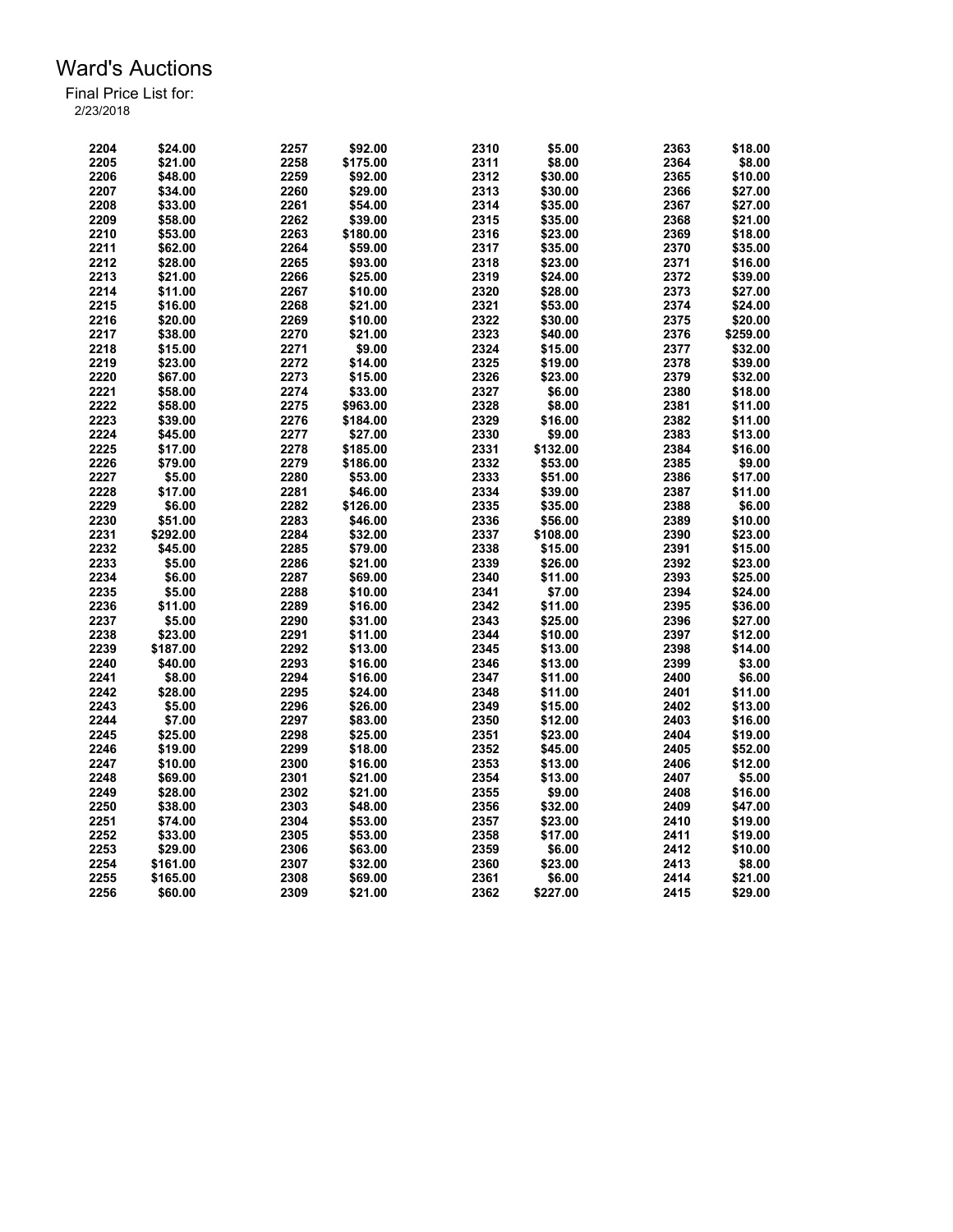| 2416 | \$36.00  | 2469 | \$62.00    | 2522 | \$105.00   | 3025 | \$238.00   |
|------|----------|------|------------|------|------------|------|------------|
| 2417 | \$29.00  | 2470 | \$37.00    | 2523 | \$104.00   | 3026 | \$238.00   |
| 2418 | \$58.00  | 2471 | \$58.00    | 2524 | \$74.00    | 3027 | \$23.00    |
| 2419 | \$25.00  | 2472 | \$53.00    | 2525 | \$63.00    | 3028 | \$23.00    |
| 2420 | \$189.00 | 2473 | \$79.00    | 2526 | \$48.00    | 3029 | \$48.00    |
| 2421 | \$8.00   | 2474 | \$23.00    | 2527 | \$44.00    | 3030 | \$510.00   |
| 2422 | \$21.00  | 2475 | \$34.00    | 2528 | \$54.00    | 3031 | \$47.00    |
| 2423 | \$40.00  | 2476 | \$33.00    | 2529 | \$53.00    | 3032 | \$72.00    |
| 2424 | \$23.00  | 2477 | \$184.00   | 2530 | \$56.00    | 3033 | \$34.00    |
| 2425 | \$36.00  | 2478 | \$451.00   | 2531 | \$32.00    |      | \$1,311.00 |
|      |          |      |            |      |            | 3034 |            |
| 2426 | \$57.00  | 2479 | \$91.00    | 2532 | \$40.00    | 3035 | \$42.00    |
| 2427 | \$27.00  | 2480 | \$138.00   | 2533 | \$25.00    | 3036 | \$59.00    |
| 2428 | \$31.00  | 2481 | \$126.00   | 2534 | \$69.00    | 3037 | \$580.00   |
| 2429 | \$29.00  | 2482 | \$129.00   | 2535 | \$37.00    | 3038 | \$71.00    |
| 2430 | \$94.00  | 2483 | \$44.00    | 2536 | \$81.00    | 3039 | \$168.00   |
| 2431 | \$68.00  | 2484 | \$53.00    | 2537 | \$75.00    | 3040 | \$116.00   |
| 2432 | \$20.00  | 2485 | \$33.00    | 2538 | \$90.00    | 3041 | \$84.00    |
| 2433 | \$29.00  | 2486 | \$175.00   | 2539 | \$80.00    | 3042 | \$79.00    |
| 2434 | \$35.00  | 2487 | \$116.00   | 2540 | \$10.00    | 3043 | \$37.00    |
| 2435 | \$24.00  | 2488 | \$63.00    | 2541 | \$23.00    | 3044 | \$100.00   |
| 2436 | \$21.00  | 2489 | \$77.00    | 2542 | \$32.00    | 3045 | \$75.00    |
| 2437 | \$28.00  | 2490 | \$53.00    | 2543 | \$65.00    | 3046 | \$89.00    |
| 2438 | \$6.00   | 2491 | \$292.00   | 2544 | \$35.00    | 3047 | \$58.00    |
| 2439 | \$81.00  | 2492 | \$91.00    | 2545 | \$40.00    | 3048 | \$48.00    |
| 2440 | \$31.00  | 2493 | \$84.00    | 2546 | \$130.00   | 3049 | \$33.00    |
| 2441 | \$21.00  | 2494 | \$100.00   | 2547 | \$132.00   | 3050 | \$8.00     |
| 2442 | \$49.00  | 2495 | \$757.00   | 2548 | \$153.00   | 3051 | \$300.00   |
| 2443 | \$16.00  | 2496 | \$128.00   | 2549 | \$48.00    | 3052 | \$657.00   |
| 2444 | \$17.00  | 2497 | \$77.00    | 2550 | \$45.00    | 3053 | \$981.00   |
| 2445 | \$15.00  | 2498 | \$51.00    | 2551 | \$103.00   | 3054 | \$41.00    |
| 2446 | \$92.00  | 2499 | \$105.00   | 2552 | \$34.00    | 3055 | \$42.00    |
| 2447 | \$9.00   | 2500 | \$135.00   | 2553 | \$42.00    | 3056 | \$27.00    |
| 2448 | \$27.00  | 2501 | \$48.00    | 2554 | \$80.00    | 3057 | \$81.00    |
| 2449 | \$35.00  | 2502 | \$54.00    | 2555 | \$37.00    | 3058 | \$70.00    |
| 2450 |          | 2503 |            |      |            |      |            |
|      | \$33.00  |      | \$70.00    | 2556 | \$143.00   | 3059 | \$125.00   |
| 2451 | \$62.00  | 2504 | \$32.00    | 2557 | \$47.00    | 3060 | \$26.00    |
| 2452 | \$625.00 | 2505 | \$92.00    | 2558 | \$79.00    | 3061 | \$26.00    |
| 2453 | \$195.00 | 2506 | \$51.00    | 3009 | \$3,339.00 | 3062 | \$45.00    |
| 2454 | \$249.00 | 2507 | \$60.00    | 3010 | \$153.00   | 3063 | \$42.00    |
| 2455 | \$21.00  | 2508 | \$44.00    | 3011 | \$163.00   | 3064 | \$315.00   |
| 2456 | \$165.00 | 2509 | \$34.00    | 3012 | \$117.00   | 3065 | \$147.00   |
| 2457 | \$79.00  | 2510 | \$87.00    | 3013 | \$63.00    | 3066 | \$156.00   |
| 2458 | \$210.00 | 2511 | \$17.00    | 3014 | \$196.00   | 3067 | \$35.00    |
| 2459 | \$58.00  | 2512 | \$15.00    | 3015 | \$23.00    | 3068 | \$43.00    |
| 2460 | \$42.00  | 2513 | \$1,250.00 | 3016 | \$187.00   | 3069 | \$220.00   |
| 2461 | \$53.00  | 2514 | \$250.00   | 3017 | \$643.00   | 3070 | \$23.00    |
| 2462 | \$79.00  | 2515 | \$277.00   | 3018 | \$47.00    | 3071 | \$24.00    |
| 2463 | \$82.00  | 2516 | \$241.00   | 3019 | \$60.00    | 3072 | \$37.00    |
| 2464 | \$90.00  | 2517 | \$648.00   | 3020 | \$24.00    | 3073 | \$27.00    |
| 2465 | \$80.00  | 2518 | \$151.00   | 3021 | \$90.00    | 3074 | \$58.00    |
| 2466 | \$83.00  | 2519 | \$223.00   | 3022 | \$71.00    | 3075 | \$95.00    |
| 2467 | \$83.00  | 2520 | \$79.00    | 3023 | \$1,323.00 | 3076 | \$11.00    |
| 2468 | \$53.00  | 2521 | \$84.00    | 3024 | \$280.00   | 3077 | \$0.00     |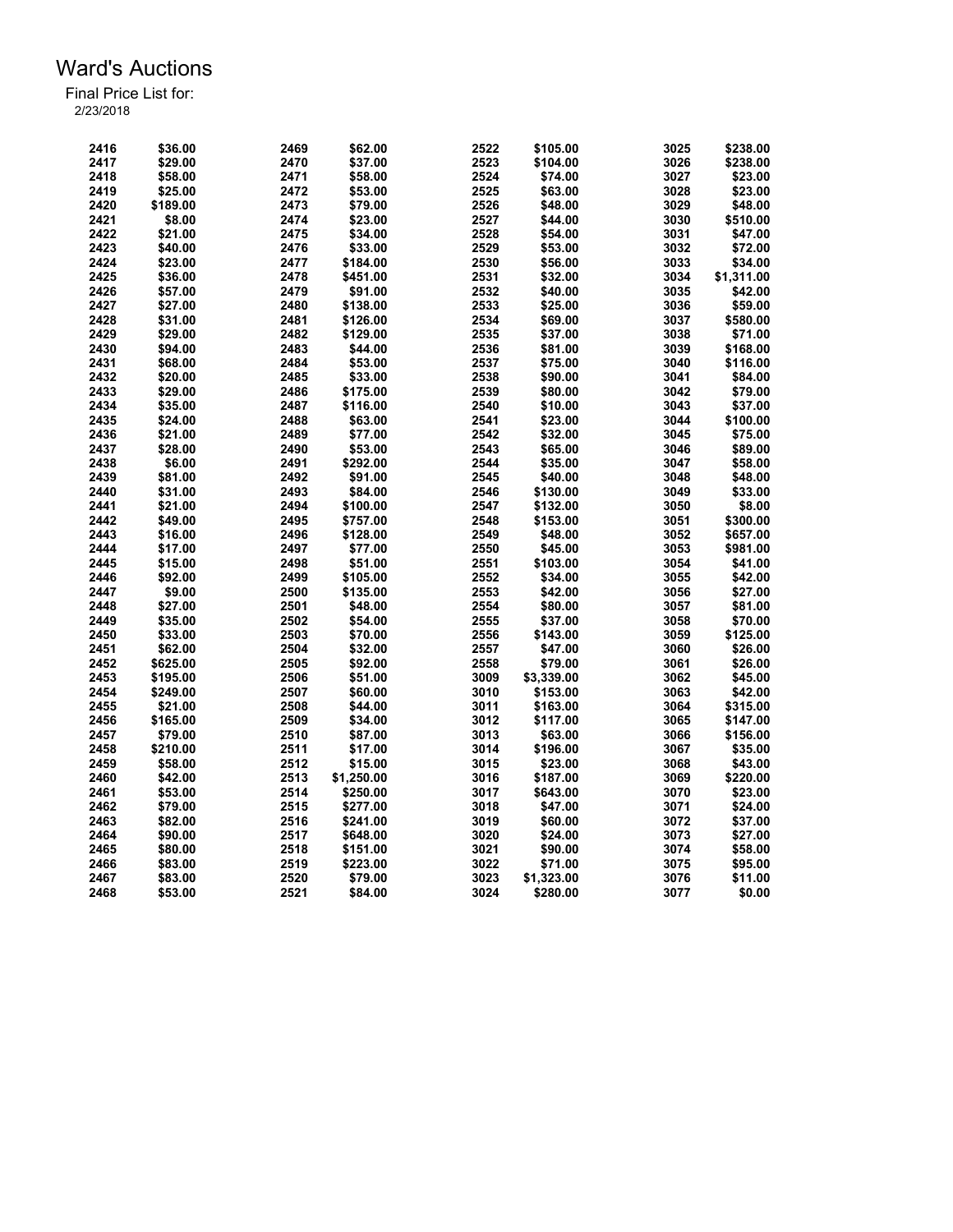| 3078 | \$11.00  | 3131 | \$34.00  | 3184 | \$38.00  | 3237 | \$31.00  |
|------|----------|------|----------|------|----------|------|----------|
| 3079 | \$6.00   | 3132 | \$15.00  | 3185 | \$53.00  | 3238 | \$93.00  |
| 3080 | \$12.00  | 3133 | \$16.00  | 3186 | \$566.00 | 3239 | \$27.00  |
| 3081 | \$60.00  | 3134 | \$41.00  | 3187 | \$63.00  | 3240 | \$100.00 |
| 3082 | \$6.00   | 3135 | \$40.00  | 3188 | \$80.00  | 3241 | \$41.00  |
| 3083 | \$5.00   | 3136 | \$6.00   | 3189 | \$46.00  | 3242 | \$26.00  |
| 3084 | \$58.00  | 3137 | \$184.00 | 3190 | \$31.00  | 3243 | \$26.00  |
| 3085 | \$6.00   | 3138 | \$132.00 | 3191 | \$66.00  | 3244 | \$16.00  |
| 3086 | \$16.00  | 3139 | \$40.00  | 3192 | \$140.00 | 3245 | \$79.00  |
| 3087 | \$528.00 | 3140 | \$158.00 | 3193 | \$25.00  | 3246 | \$15.00  |
| 3088 | \$154.00 | 3141 | \$53.00  | 3194 | \$65.00  | 3247 | \$105.00 |
| 3089 | \$158.00 | 3142 | \$79.00  | 3195 | \$20.00  | 3248 | \$35.00  |
| 3090 | \$112.00 | 3143 | \$126.00 | 3196 | \$60.00  | 3249 | \$37.00  |
| 3091 | \$473.00 | 3144 | \$31.00  | 3197 | \$94.00  | 3250 | \$29.00  |
| 3092 | \$24.00  | 3145 | \$42.00  | 3198 | \$15.00  | 3251 | \$51.00  |
| 3093 | \$50.00  | 3146 | \$48.00  | 3199 | \$20.00  | 3252 | \$39.00  |
| 3094 | \$42.00  | 3147 | \$44.00  | 3200 | \$8.00   | 3253 | \$28.00  |
| 3095 | \$51.00  | 3148 | \$59.00  | 3201 | \$23.00  | 3254 | \$24.00  |
| 3096 | \$77.00  |      |          | 3202 |          |      |          |
| 3097 |          | 3149 | \$70.00  | 3203 | \$30.00  | 3255 | \$21.00  |
|      | \$39.00  | 3150 | \$50.00  |      | \$24.00  | 3256 | \$24.00  |
| 3098 | \$81.00  | 3151 | \$0.00   | 3204 | \$24.00  | 3257 | \$45.00  |
| 3099 | \$105.00 | 3152 | \$0.00   | 3205 | \$44.00  | 3258 | \$14.00  |
| 3100 | \$79.00  | 3153 | \$44.00  | 3206 | \$32.00  | 3259 | \$12.00  |
| 3101 | \$125.00 | 3154 | \$45.00  | 3207 | \$26.00  | 3260 | \$11.00  |
| 3102 | \$53.00  | 3155 | \$47.00  | 3208 | \$36.00  | 3261 | \$12.00  |
| 3103 | \$79.00  | 3156 | \$42.00  | 3209 | \$53.00  | 3262 | \$15.00  |
| 3104 | \$42.00  | 3157 | \$79.00  | 3210 | \$21.00  | 3263 | \$15.00  |
| 3105 | \$63.00  | 3158 | \$67.00  | 3211 | \$35.00  | 3264 | \$28.00  |
| 3106 | \$39.00  | 3159 | \$24.00  | 3212 | \$12.00  | 3265 | \$25.00  |
| 3107 | \$19.00  | 3160 | \$38.00  | 3213 | \$13.00  | 3266 | \$24.00  |
| 3108 | \$45.00  | 3161 | \$42.00  | 3214 | \$41.00  | 3267 | \$4.00   |
| 3109 | \$62.00  | 3162 | \$63.00  | 3215 | \$35.00  | 3268 | \$110.00 |
| 3110 | \$34.00  | 3163 | \$63.00  | 3216 | \$37.00  | 3269 | \$100.00 |
| 3111 | \$100.00 | 3164 | \$25.00  | 3217 | \$15.00  | 3270 | \$111.00 |
| 3112 | \$73.00  | 3165 | \$11.00  | 3218 | \$26.00  | 3271 | \$163.00 |
| 3113 | \$16.00  | 3166 | \$15.00  | 3219 | \$28.00  | 3272 | \$25.00  |
| 3114 | \$30.00  | 3167 | \$36.00  | 3220 | \$31.00  | 3273 | \$27.00  |
| 3115 | \$24.00  | 3168 | \$69.00  | 3221 | \$14.00  | 3274 | \$10.00  |
| 3116 | \$60.00  | 3169 | \$15.00  | 3222 | \$12.00  | 3275 | \$70.00  |
| 3117 | \$55.00  | 3170 | \$19.00  | 3223 | \$16.00  | 3276 | \$58.00  |
| 3118 | \$58.00  | 3171 | \$36.00  | 3224 | \$102.00 | 3277 | \$184.00 |
| 3119 | \$20.00  | 3172 | \$13.00  | 3225 | \$21.00  | 3278 | \$11.00  |
| 3120 | \$20.00  | 3173 | \$12.00  | 3226 | \$15.00  | 3279 | \$16.00  |
| 3121 | \$25.00  | 3174 | \$50.00  | 3227 | \$17.00  | 3280 | \$15.00  |
| 3122 | \$39.00  | 3175 | \$54.00  | 3228 | \$18.00  | 3281 | \$11.00  |
| 3123 | \$11.00  | 3176 | \$58.00  | 3229 | \$132.00 | 3282 | \$20.00  |
| 3124 | \$28.00  | 3177 | \$13.00  | 3230 | \$15.00  | 3283 | \$14.00  |
| 3125 | \$9.00   | 3178 | \$22.00  | 3231 | \$15.00  | 3284 | \$10.00  |
| 3126 | \$30.00  | 3179 | \$78.00  | 3232 | \$35.00  | 3285 | \$16.00  |
| 3127 | \$91.00  | 3180 | \$25.00  | 3233 | \$6.00   | 3286 | \$10.00  |
| 3128 | \$47.00  | 3181 | \$17.00  | 3234 | \$17.00  | 3287 | \$36.00  |
| 3129 | \$58.00  | 3182 | \$34.00  | 3235 | \$20.00  | 3288 | \$21.00  |
| 3130 | \$53.00  | 3183 | \$48.00  | 3236 | \$10.00  | 3289 | \$21.00  |
|      |          |      |          |      |          |      |          |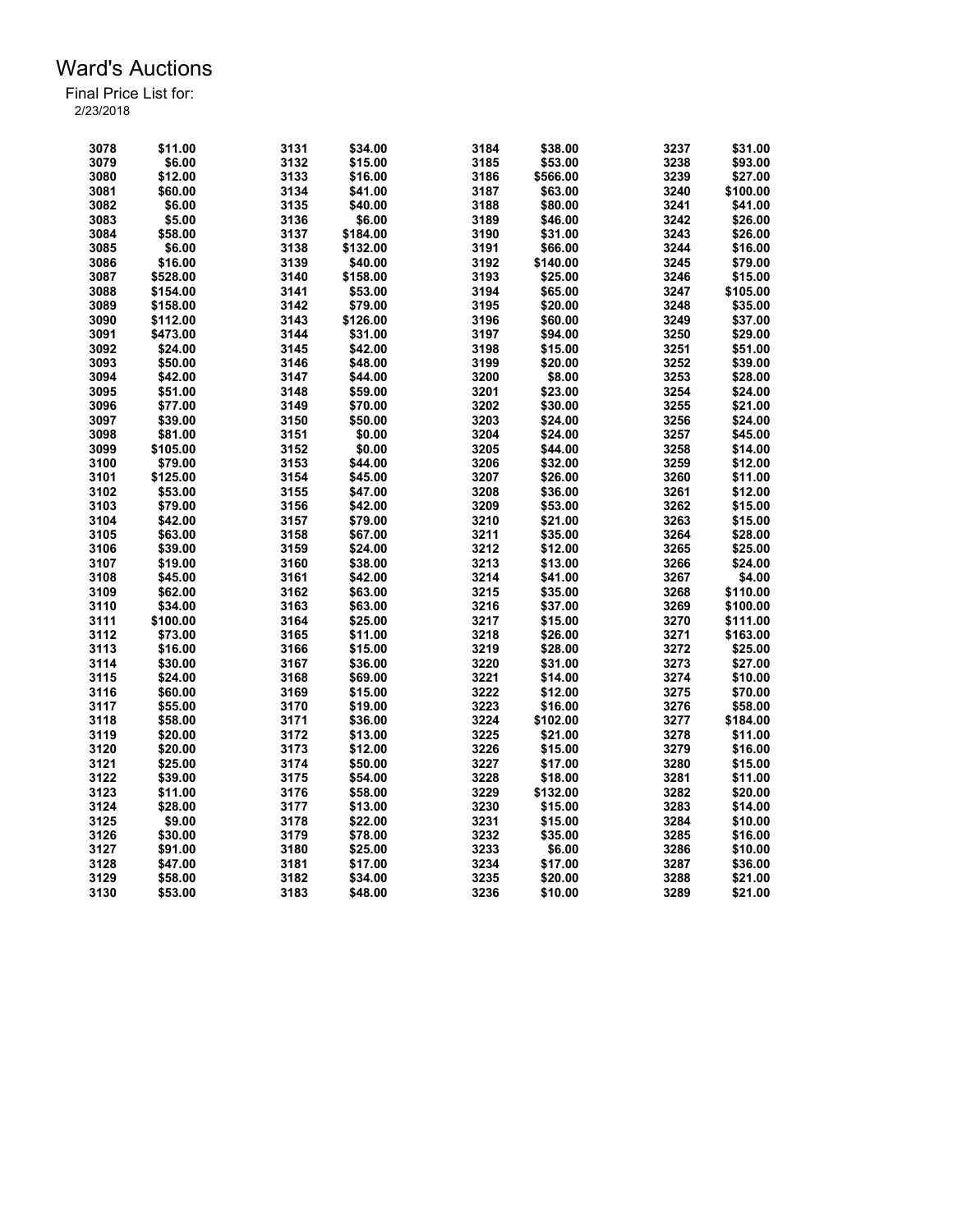| 3290 | \$25.00  | 3343 | \$11.00  | 3396 | \$15.00  | 3449         | \$19.00  |
|------|----------|------|----------|------|----------|--------------|----------|
| 3291 | \$17.00  | 3344 | \$7.00   | 3397 | \$45.00  | 3450         | \$9.00   |
| 3292 | \$17.00  | 3345 | \$9.00   | 3398 | \$232.00 | 3451         | \$18.00  |
| 3293 | \$32.00  | 3346 | \$17.00  | 3399 | \$89.00  | 3452         | \$21.00  |
| 3294 | \$28.00  | 3347 | \$6.00   | 3400 | \$890.00 | 3453         | \$20.00  |
| 3295 | \$28.00  | 3348 | \$17.00  | 3401 | \$175.00 | 3454         | \$58.00  |
| 3296 | \$14.00  | 3349 | \$10.00  | 3402 | \$238.00 | 3455         | \$13.00  |
| 3297 | \$26.00  | 3350 | \$12.00  | 3403 | \$15.00  | 3456         | \$10.00  |
| 3298 | \$17.00  | 3351 | \$23.00  | 3404 | \$23.00  | 3457         | \$18.00  |
| 3299 | \$17.00  | 3352 | \$13.00  | 3405 | \$23.00  | 3458         | \$23.00  |
| 3300 | \$10.00  | 3353 | \$5.00   | 3406 | \$27.00  | 3459         | \$0.00   |
| 3301 | \$15.00  | 3354 | \$44.00  | 3407 | \$19.00  | 3460         | \$21.00  |
| 3302 | \$32.00  | 3355 | \$49.00  | 3408 | \$95.00  | 3461         | \$9.00   |
| 3303 | \$21.00  | 3356 | \$24.00  | 3409 | \$17.00  | 3462         | \$19.00  |
| 3304 | \$16.00  | 3357 | \$21.00  | 3410 | \$15.00  | 3463         | \$19.00  |
| 3305 | \$100.00 | 3358 | \$29.00  | 3411 | \$24.00  | 3464         | \$13.00  |
| 3306 | \$81.00  | 3359 | \$188.00 | 3412 | \$13.00  | 3465         | \$12.00  |
| 3307 | \$42.00  | 3360 | \$630.00 | 3413 | \$77.00  | 3466         | \$12.00  |
|      |          |      |          |      |          |              |          |
| 3308 | \$17.00  | 3361 | \$101.00 | 3414 | \$84.00  | 3467         | \$41.00  |
| 3309 | \$81.00  | 3362 | \$53.00  | 3415 | \$29.00  | 3468         | \$42.00  |
| 3310 | \$58.00  | 3363 | \$48.00  | 3416 | \$59.00  | 3469         | \$27.00  |
| 3311 | \$23.00  | 3364 | \$48.00  | 3417 | \$90.00  | 3470         | \$16.00  |
| 3312 | \$105.00 | 3365 | \$447.00 | 3418 | \$21.00  | 3471         | \$11.00  |
| 3313 | \$107.00 | 3366 | \$79.00  | 3419 | \$40.00  | 3472         | \$11.00  |
| 3314 | \$10.00  | 3367 | \$273.00 | 3420 | \$15.00  | 3473         | \$14.00  |
| 3315 | \$126.00 | 3368 | \$17.00  | 3421 | \$7.00   | 3474         | \$10.00  |
| 3316 | \$15.00  | 3369 | \$16.00  | 3422 | \$39.00  | 3475         | \$11.00  |
| 3317 | \$16.00  | 3370 | \$30.00  | 3423 | \$26.00  | 3476         | \$10.00  |
| 3318 | \$23.00  | 3371 | \$99.00  | 3424 | \$18.00  | 3477         | \$10.00  |
| 3319 | \$20.00  | 3372 | \$176.00 | 3425 | \$11.00  | 3478         | \$88.00  |
| 3320 | \$25.00  | 3373 | \$50.00  | 3426 | \$37.00  | 3479         | \$71.00  |
| 3321 | \$15.00  | 3374 | \$537.00 | 3427 | \$8.00   | 3480         | \$16.00  |
| 3322 | \$15.00  | 3375 | \$221.00 | 3428 | \$11.00  | 3481         | \$17.00  |
| 3323 | \$10.00  | 3376 | \$42.00  | 3429 | \$8.00   | 3482         | \$85.00  |
| 3324 | \$9.00   | 3377 | \$34.00  | 3430 | \$8.00   | 3483         | \$75.00  |
| 3325 | \$24.00  | 3378 | \$31.00  | 3431 | \$21.00  | 3484         | \$25.00  |
| 3326 | \$17.00  | 3379 | \$143.00 | 3432 | \$8.00   | 3485         | \$34.00  |
| 3327 | \$12.00  | 3380 | \$263.00 | 3433 | \$27.00  | 3486         | \$35.00  |
| 3328 | \$6.00   | 3381 | \$275.00 | 3434 | \$22.00  | 3487         | \$28.00  |
| 3329 | \$87.00  | 3382 | \$41.00  | 3435 | \$8.00   | 3488         | \$42.00  |
| 3330 | \$16.00  | 3383 | \$24.00  | 3436 | \$8.00   | 3489         | \$29.00  |
| 3331 | \$8.00   | 3384 | \$7.00   | 3437 | \$24.00  | 3490         | \$51.00  |
| 3332 | \$13.00  | 3385 | \$81.00  | 3438 | \$31.00  | 3491         | \$24.00  |
| 3333 | \$12.00  | 3386 | \$53.00  | 3439 | \$18.00  | 3492         | \$21.00  |
| 3334 | \$8.00   | 3387 | \$60.00  | 3440 | \$29.00  | 3493         | \$39.00  |
|      | \$11.00  |      |          |      |          |              |          |
| 3335 |          | 3388 | \$31.00  | 3441 | \$12.00  | 3494<br>3495 | \$39.00  |
| 3336 | \$16.00  | 3389 | \$51.00  | 3442 | \$13.00  |              | \$161.00 |
| 3337 | \$49.00  | 3390 | \$48.00  | 3443 | \$8.00   | 3496         | \$29.00  |
| 3338 | \$15.00  | 3391 | \$110.00 | 3444 | \$42.00  | 3497         | \$44.00  |
| 3339 | \$32.00  | 3392 | \$48.00  | 3445 | \$11.00  | 3498         | \$87.00  |
| 3340 | \$16.00  | 3393 | \$83.00  | 3446 | \$8.00   | 3499         | \$112.00 |
| 3341 | \$15.00  | 3394 | \$36.00  | 3447 | \$26.00  | 3500         | \$29.00  |
| 3342 | \$18.00  | 3395 | \$35.00  | 3448 | \$18.00  | 3501         | \$29.00  |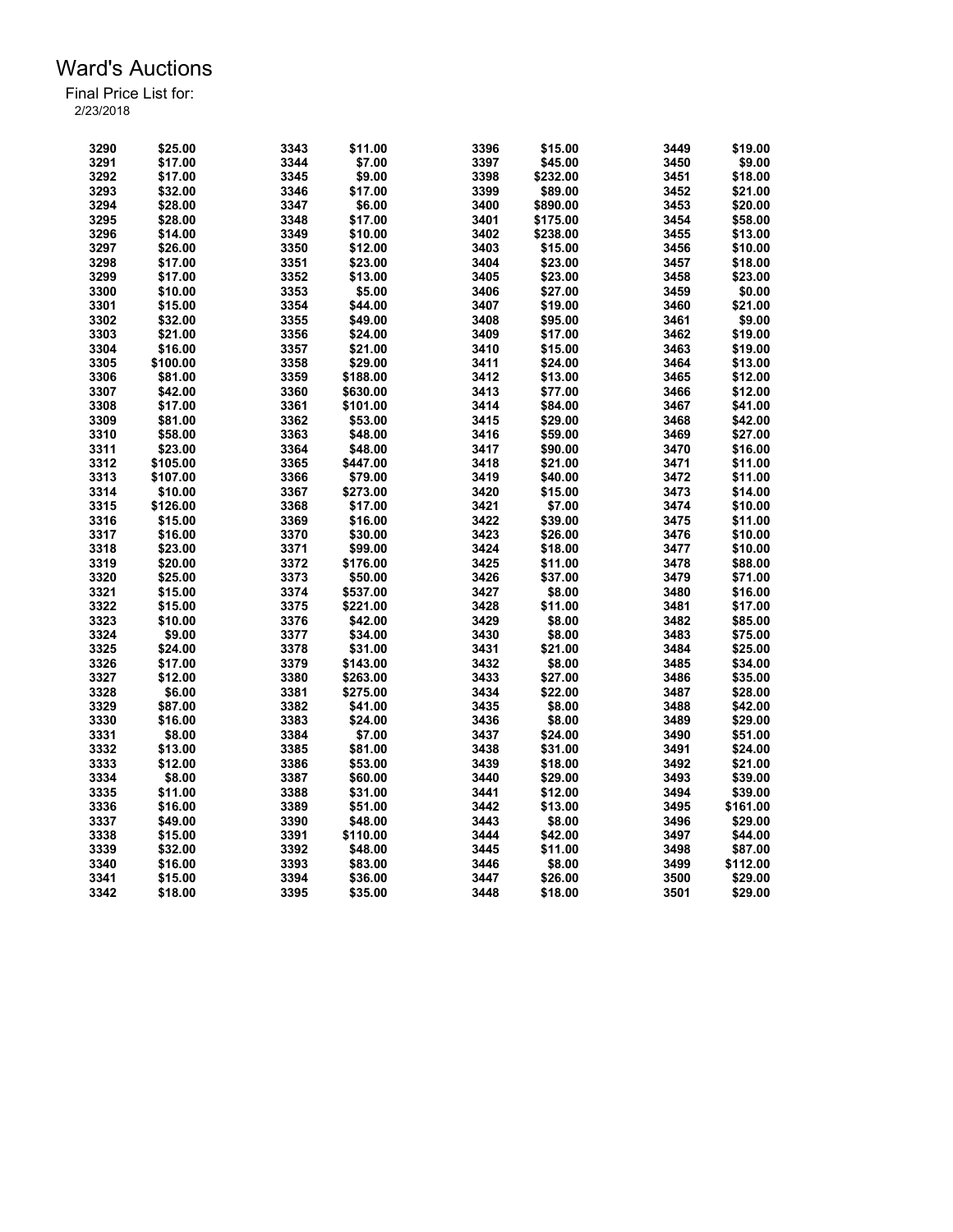| 3502 | \$21.00    | 3555 | \$5.00     | 4015 | \$750.00   | 4068 | \$2,065.00 |
|------|------------|------|------------|------|------------|------|------------|
| 3503 | \$29.00    | 3556 | \$5.00     | 4016 | \$634.00   | 4069 | \$1,575.00 |
| 3504 | \$37.00    | 3557 | \$36.00    | 4017 | \$830.00   | 4070 | \$600.00   |
| 3505 | \$26.00    | 3558 | \$53.00    | 4018 | \$657.00   | 4071 | \$0.00     |
| 3506 |            | 3559 |            | 4019 |            |      |            |
|      | \$32.00    |      | \$87.00    |      | \$441.00   | 4072 | \$399.00   |
| 3507 | \$10.00    | 3560 | \$12.00    | 4020 | \$945.00   | 4073 | \$300.00   |
| 3508 | \$26.00    | 3561 | \$10.00    | 4021 | \$2,364.00 | 4074 | \$184.00   |
| 3509 | \$16.00    | 3562 | \$29.00    | 4022 | \$861.00   | 4075 | \$404.00   |
| 3510 | \$37.00    | 3563 | \$8.00     | 4023 | \$420.00   | 4076 | \$249.00   |
| 3511 | \$70.00    | 3564 | \$6.00     | 4024 | \$373.00   | 4077 | \$1,746.00 |
| 3512 | \$25.00    | 3565 | \$55.00    | 4025 | \$447.00   | 4078 | \$263.00   |
| 3513 | \$13.00    | 3566 | \$5.00     | 4026 | \$450.00   | 4079 | \$1,550.00 |
| 3514 | \$49.00    | 3567 | \$9.00     | 4027 | \$420.00   | 4080 | \$120.00   |
| 3515 | \$6.00     | 3568 | \$11.00    | 4028 | \$1,002.00 | 4081 | \$2,060.00 |
| 3516 | \$21.00    | 3569 | \$17.00    | 4029 | \$1,077.00 | 4082 | \$1,600.00 |
| 3517 | \$6.00     | 3570 | \$35.00    | 4030 | \$441.00   | 4083 | \$1,910.00 |
| 3518 | \$5.00     | 3571 | \$18.00    | 4031 | \$469.00   | 4084 | \$804.00   |
| 3519 | \$6.00     | 3572 | \$96.00    | 4032 | \$394.00   | 4085 | \$501.00   |
| 3520 | \$42.00    | 3573 | \$12.00    | 4033 | \$402.00   | 4086 | \$1,575.00 |
| 3521 | \$18.00    | 3574 | \$32.00    | 4034 | \$394.00   | 4087 | \$735.00   |
| 3522 | \$33.00    | 3575 | \$10.00    | 4035 | \$397.00   | 4088 | \$578.00   |
| 3523 | \$5.00     | 3576 | \$65.00    | 4036 | \$1,470.00 | 4089 | \$448.00   |
| 3524 | \$5.00     | 3577 | \$76.00    | 4037 | \$2,060.00 | 4090 | \$347.00   |
| 3525 | \$5.00     | 3578 | \$47.00    | 4038 | \$350.00   | 4091 | \$673.00   |
| 3526 | \$0.00     | 3579 | \$28.00    | 4039 | \$50.00    | 4092 | \$1,418.00 |
| 3527 | \$5.00     | 3580 | \$97.00    | 4040 | \$450.00   | 4093 | \$285.00   |
|      |            |      |            |      |            |      |            |
| 3528 | \$0.00     | 3581 | \$12.00    | 4041 | \$429.00   | 4094 | \$464.00   |
| 3529 | \$0.00     | 3582 | \$27.00    | 4042 | \$65.00    | 4095 | \$317.00   |
| 3530 | \$5.00     | 3583 | \$36.00    | 4043 | \$902.00   | 4096 | \$250.00   |
| 3531 | \$5.00     | 3584 | \$45.00    | 4044 | \$200.00   | 4097 | \$53.00    |
| 3532 | \$12.00    | 3585 | \$10.00    | 4045 | \$150.00   | 4098 | \$30.00    |
| 3533 | \$14.00    | 3586 | \$0.00     | 4046 | \$265.00   | 4099 | \$90.00    |
| 3534 | \$79.00    | 3587 | \$66.00    | 4047 | \$1,010.00 | 4100 | \$158.00   |
| 3535 | \$12.00    | 3588 | \$70.00    | 4048 | \$536.00   | 4101 | \$133.00   |
| 3536 | \$5.00     | 3589 | \$28.00    | 4049 | \$452.00   | 4102 | \$56.00    |
| 3537 | \$6.00     | 3590 | \$138.00   | 4050 | \$287.00   | 4103 | \$44.00    |
| 3538 | \$174.00   | 3591 | \$657.00   | 4051 | \$1,523.00 | 4104 | \$74.00    |
| 3539 | \$32.00    | 3592 | \$21.00    | 4052 | \$801.00   | 4105 | \$65.00    |
| 3540 | \$1,260.00 | 3593 | \$52.00    | 4053 | \$2,190.00 | 4106 | \$0.00     |
| 3541 | \$51.00    | 3594 | \$4.00     | 4054 | \$814.00   | 4107 | \$85.00    |
| 3542 | \$42.00    | 3595 | \$23.00    | 4055 | \$683.00   | 4108 | \$0.00     |
| 3543 | \$149.00   | 3596 | \$8.00     | 4056 | \$730.00   | 4109 | \$0.00     |
| 3544 | \$25.00    | 3597 | \$14.00    | 4057 | \$608.00   | 4110 | \$63.00    |
| 3545 | \$58.00    | 3598 | \$67.00    | 4058 | \$368.00   | 4111 | \$132.00   |
| 3546 | \$11.00    | 3599 | \$13.00    | 4059 | \$310.00   | 4112 | \$0.00     |
| 3547 | \$5.00     | 3600 | \$8.00     | 4060 | \$117.00   | 4113 | \$0.00     |
| 3548 | \$0.00     | 3601 | \$69.00    | 4061 | \$360.00   | 4114 | \$0.00     |
| 3549 | \$7.00     | 3602 | \$37.00    | 4062 | \$447.00   | 4115 | \$25.00    |
| 3550 | \$6.00     | 4010 | \$7,000.00 | 4063 | \$420.00   | 4116 | \$15.00    |
| 3551 | \$8.00     | 4011 |            | 4064 |            |      |            |
|      |            |      | \$6,666.00 |      | \$331.00   | 4117 | \$96.00    |
| 3552 | \$8.00     | 4012 | \$2,857.00 | 4065 | \$2,940.00 | 4118 | \$1,792.00 |
| 3553 | \$8.00     | 4013 | \$3,809.00 | 4066 | \$800.00   | 4119 | \$1,313.00 |
| 3554 | \$5.00     | 4014 | \$639.00   | 4067 | \$4,242.00 | 4120 | \$947.00   |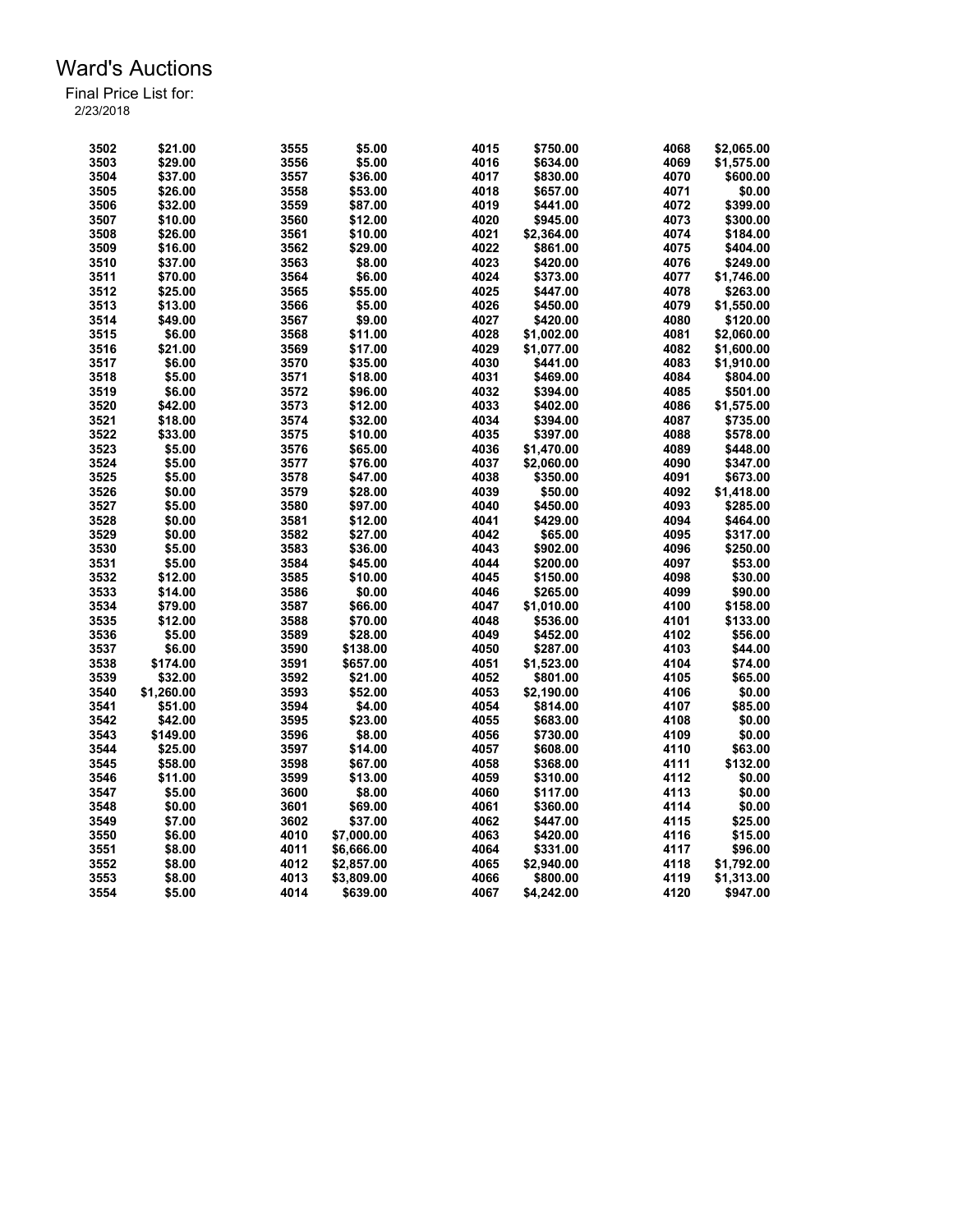| 4121 | \$3,700.00 | 4174 | \$16.00  | 4227 | \$16.00           | 4280 | \$8.00  |
|------|------------|------|----------|------|-------------------|------|---------|
| 4122 | \$1,057.00 | 4175 | \$3.00   | 4228 | \$9.00            | 4281 | \$6.00  |
| 4123 | \$762.00   | 4176 | \$0.00   | 4229 | \$25.00           | 4282 | \$9.00  |
| 4124 | \$405.00   | 4177 | \$4.00   | 4230 | \$10.00           | 4283 | \$29.00 |
| 4125 | \$254.00   | 4178 | \$6.00   | 4231 | \$48.00           | 4284 | \$6.00  |
| 4126 | \$804.00   | 4179 | \$19.00  | 4232 | \$2.00            | 4285 | \$31.00 |
| 4127 | \$683.00   | 4180 | \$7.00   | 4233 | \$2.00            | 4286 | \$24.00 |
| 4128 | \$235.00   | 4181 | \$23.00  | 4234 | \$15.00           | 4287 | \$32.00 |
| 4129 | \$342.00   | 4182 | \$11.00  | 4235 | \$2.00            | 4288 | \$13.00 |
| 4130 | \$426.00   | 4183 | \$25.00  | 4236 | \$12.00           | 4289 | \$15.00 |
| 4131 | \$514.00   | 4184 | \$3.00   | 4237 | \$3.00            | 4290 | \$37.00 |
| 4132 | \$275.00   | 4185 | \$19.00  | 4238 | \$84.00           | 4291 | \$2.00  |
| 4133 | \$222.00   | 4186 | \$2.00   | 4239 | \$10.00           | 4292 | \$2.00  |
| 4134 |            | 4187 | \$49.00  | 4240 | \$8.00            | 4293 | \$3.00  |
| 4135 | \$196.00   |      |          | 4241 |                   | 4294 |         |
|      | \$263.00   | 4188 | \$7.00   |      | \$6.00            |      | \$3.00  |
| 4136 | \$166.00   | 4189 | \$5.00   | 4242 | \$11.00           | 4295 | \$5.00  |
| 4137 | \$425.00   | 4190 | \$30.00  | 4243 | \$13.00           | 4296 | \$3.00  |
| 4138 | \$350.00   | 4191 | \$4.00   | 4244 | \$19.00           | 4297 | \$2.00  |
| 4139 | \$624.00   | 4192 | \$14.00  | 4245 | \$4.00            | 4298 | \$2.00  |
| 4140 | \$315.00   | 4193 | \$11.00  | 4246 | \$9.00            | 4299 | \$29.00 |
| 4141 | \$336.00   | 4194 | \$12.00  | 4247 | \$39.00           | 4300 | \$4.00  |
| 4142 | \$212.00   | 4195 | \$9.00   | 4248 | \$19.00           | 4301 | \$9.00  |
| 4143 | \$263.00   | 4196 | \$6.00   | 4249 | \$14.00           | 4302 | \$3.00  |
| 4144 | \$200.00   | 4197 | \$21.00  | 4250 | \$6.00            | 4303 | \$0.00  |
| 4145 | \$207.00   | 4198 | \$11.00  | 4251 | \$3.00            | 4304 | \$19.00 |
| 4146 | \$0.00     | 4199 | \$19.00  | 4252 | \$71.00           | 4305 | \$9.00  |
| 4147 | \$271.00   | 4200 | \$18.00  | 4253 | \$22.00           | 4306 | \$4.00  |
| 4148 | \$108.00   | 4201 | \$12.00  | 4254 | \$5.00            | 4307 | \$24.00 |
| 4149 | \$68.00    | 4202 | \$4.00   | 4255 | \$23.00           | 4308 | \$8.00  |
| 4150 | \$83.00    | 4203 | \$2.00   | 4256 | \$15.00           | 4309 | \$10.00 |
| 4151 | \$552.00   | 4204 | \$104.00 | 4257 | \$1.00            | 4310 | \$5.00  |
| 4152 | \$488.00   | 4205 | \$7.00   | 4258 | \$29.00           | 4311 | \$5.00  |
| 4153 | \$70.00    | 4206 | \$11.00  | 4259 | \$8.00            | 4312 | \$0.00  |
| 4154 | \$58.00    | 4207 | \$11.00  | 4260 | \$13.00           | 4313 | \$8.00  |
| 4155 | \$28.00    | 4208 | \$14.00  | 4261 | \$3.00            | 4314 | \$3.00  |
| 4156 | \$579.00   | 4209 | \$19.00  | 4262 | \$105.00          | 4315 | \$3.00  |
| 4157 | \$200.00   | 4210 | \$15.00  | 4263 | \$21.00           | 4316 | \$30.00 |
| 4158 | \$54.00    | 4211 | \$10.00  | 4264 | \$42.00           | 4317 | \$25.00 |
| 4159 | \$47.00    | 4212 | \$8.00   | 4265 | \$0.00            | 4318 | \$6.00  |
| 4160 | \$49.00    | 4213 | \$32.00  | 4266 | \$0.00            | 4319 | \$3.00  |
| 4161 | \$82.00    | 4214 | \$11.00  | 4267 | \$11.00           | 4320 | \$2.00  |
| 4162 | \$13.00    | 4215 | \$18.00  | 4268 | \$42.00           | 4321 | \$20.00 |
| 4163 | \$36.00    | 4216 | \$7.00   | 4269 | \$5.00            | 4322 | \$8.00  |
| 4164 | \$401.00   | 4217 | \$9.00   | 4270 | \$20.00           | 4323 | \$27.00 |
| 4165 | \$190.00   | 4218 | \$10.00  | 4271 | \$37.00           | 4324 | \$4.00  |
| 4166 | \$56.00    | 4219 | \$19.00  | 4272 | \$58.00           | 4325 | \$0.00  |
| 4167 | \$4.00     | 4220 | \$9.00   | 4273 |                   | 4326 | \$5.00  |
| 4168 | \$50.00    | 4221 | \$16.00  | 4274 | \$11.00<br>\$8.00 | 4327 | \$2.00  |
|      |            |      |          |      |                   |      |         |
| 4169 | \$8.00     | 4222 | \$17.00  | 4275 | \$27.00           | 4328 | \$11.00 |
| 4170 | \$14.00    | 4223 | \$8.00   | 4276 | \$31.00           | 4329 | \$5.00  |
| 4171 | \$15.00    | 4224 | \$11.00  | 4277 | \$105.00          | 4330 | \$0.00  |
| 4172 | \$54.00    | 4225 | \$10.00  | 4278 | \$79.00           | 4331 | \$1.00  |
| 4173 | \$17.00    | 4226 | \$11.00  | 4279 | \$7.00            | 4332 | \$6.00  |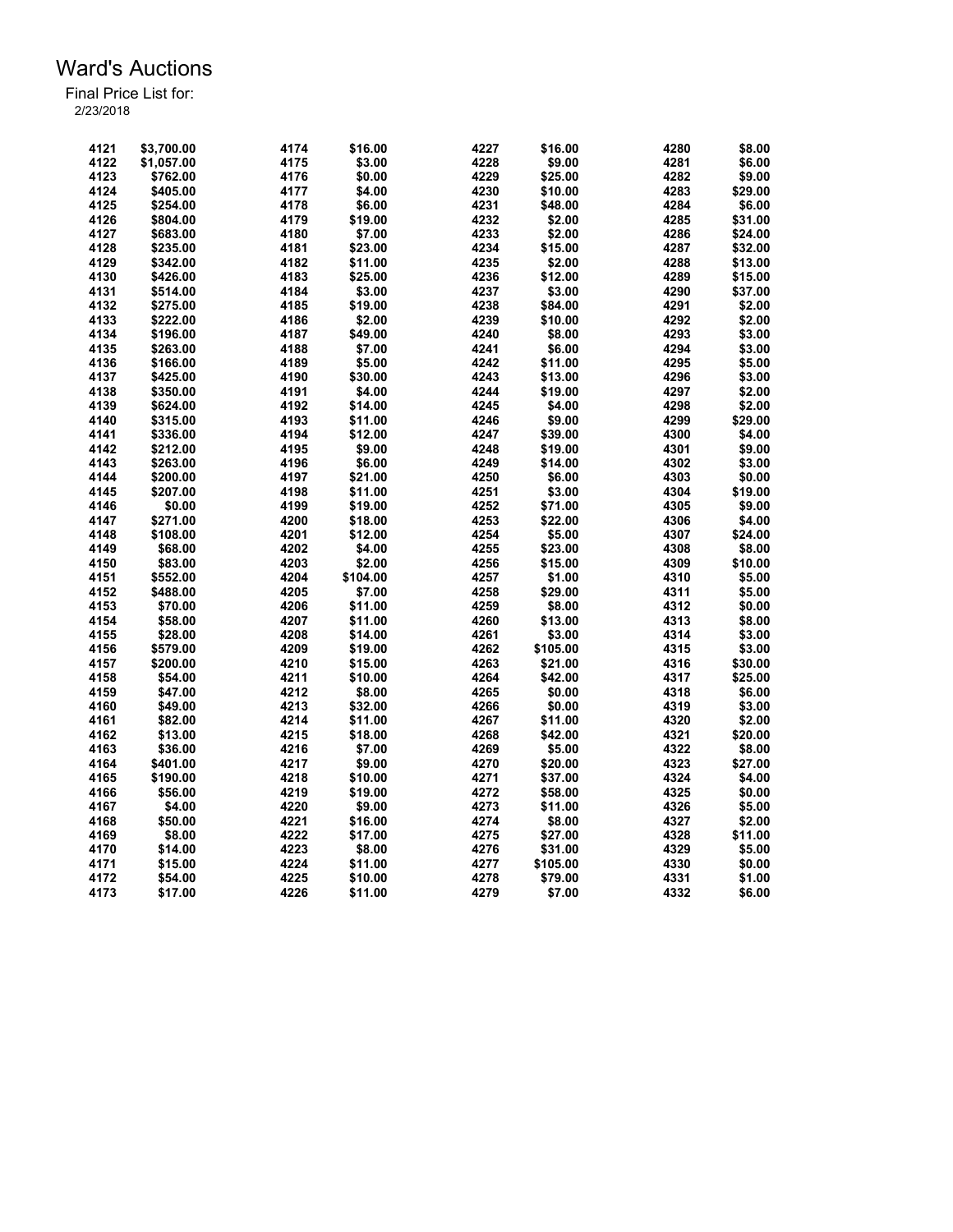| 4333 | \$4.00     | 4386 | \$84.00  | 4439 | \$45.00  | 4492 | \$21.00  |
|------|------------|------|----------|------|----------|------|----------|
| 4334 | \$5.00     | 4387 | \$30.00  | 4440 | \$36.00  | 4493 | \$50.00  |
| 4335 | \$4.00     | 4388 | \$113.00 | 4441 | \$33.00  | 4494 | \$192.00 |
| 4336 | \$7.00     | 4389 | \$0.00   | 4442 | \$53.00  | 4495 | \$91.00  |
| 4337 | \$74.00    | 4390 | \$21.00  | 4443 | \$63.00  | 4496 | \$0.00   |
| 4338 | \$4.00     | 4391 | \$34.00  | 4444 | \$62.00  | 4497 | \$30.00  |
| 4339 | \$4.00     | 4392 | \$45.00  | 4445 | \$30.00  | 4498 | \$0.00   |
|      |            |      |          |      |          |      |          |
| 4340 | \$3.00     | 4393 | \$107.00 | 4446 | \$26.00  | 4499 | \$69.00  |
| 4341 | \$27.00    | 4394 | \$65.00  | 4447 | \$24.00  | 4500 | \$0.00   |
| 4342 | \$7.00     | 4395 | \$126.00 | 4448 | \$50.00  | 4501 | \$147.00 |
| 4343 | \$4.00     | 4396 | \$53.00  | 4449 | \$45.00  | 4502 | \$111.00 |
| 4344 | \$2.00     | 4397 | \$35.00  | 4450 | \$15.00  | 4503 | \$15.00  |
| 4345 | \$3.00     | 4398 | \$32.00  | 4451 | \$42.00  | 4504 | \$35.00  |
| 4346 | \$70.00    | 4399 | \$42.00  | 4452 | \$93.00  | 4505 | \$58.00  |
| 4347 | \$19.00    | 4400 | \$24.00  | 4453 | \$79.00  | 4506 | \$84.00  |
| 4348 | \$46.00    | 4401 | \$32.00  | 4454 | \$26.00  | 4507 | \$105.00 |
| 4349 | \$0.00     | 4402 | \$164.00 | 4455 | \$81.00  | 4508 | \$42.00  |
| 4350 | \$4.00     | 4403 | \$164.00 | 4456 | \$58.00  | 4509 | \$30.00  |
| 4351 | \$11.00    | 4404 | \$27.00  | 4457 | \$20.00  | 4510 | \$158.00 |
| 4352 | \$0.00     | 4405 | \$66.00  | 4458 | \$93.00  | 4511 | \$71.00  |
| 4353 | \$8.00     | 4406 | \$26.00  | 4459 | \$107.00 | 4512 | \$33.00  |
| 4354 | \$5.00     | 4407 | \$23.00  | 4460 | \$31.00  | 4513 | \$18.00  |
| 4355 | \$11.00    | 4408 | \$21.00  | 4461 | \$38.00  | 4514 | \$15.00  |
| 4356 | \$7.00     | 4409 | \$57.00  | 4462 | \$47.00  | 4515 | \$63.00  |
| 4357 | \$6.00     | 4410 | \$25.00  | 4463 | \$24.00  | 4516 | \$61.00  |
| 4358 | \$1.00     | 4411 | \$65.00  | 4464 | \$45.00  | 4517 | \$0.00   |
| 4359 | \$6.00     | 4412 | \$37.00  | 4465 | \$47.00  | 4518 | \$10.00  |
| 4360 | \$7.00     | 4413 | \$11.00  | 4466 | \$76.00  | 4519 | \$11.00  |
| 4361 | \$3.00     | 4414 | \$66.00  | 4467 | \$40.00  | 4520 | \$33.00  |
| 4362 | \$3.00     | 4415 | \$158.00 | 4468 | \$83.00  | 4521 | \$15.00  |
| 4363 | \$3.00     | 4416 | \$291.00 | 4469 | \$32.00  | 4522 | \$145.00 |
| 4364 |            |      |          |      |          | 4523 | \$10.00  |
|      | \$9.00     | 4417 | \$10.00  | 4470 | \$33.00  |      |          |
| 4365 | \$12.00    | 4418 | \$16.00  | 4471 | \$40.00  | 4524 | \$20.00  |
| 4366 | \$7.00     | 4419 | \$32.00  | 4472 | \$53.00  | 4525 | \$59.00  |
| 4367 | \$27.00    | 4420 | \$47.00  | 4473 | \$33.00  | 4526 | \$29.00  |
| 4368 | \$9.00     | 4421 | \$22.00  | 4474 | \$32.00  | 4527 | \$18.00  |
| 4369 | \$17.00    | 4422 | \$17.00  | 4475 | \$39.00  | 4528 | \$18.00  |
| 4370 | \$13.00    | 4423 | \$44.00  | 4476 | \$174.00 | 4529 | \$16.00  |
| 4371 | \$14.00    | 4424 | \$20.00  | 4477 | \$51.00  | 4530 | \$13.00  |
| 4372 | \$12.00    | 4425 | \$18.00  | 4478 | \$45.00  | 4531 | \$20.00  |
| 4373 | \$23.00    | 4426 | \$17.00  | 4479 | \$34.00  | 4532 | \$27.00  |
| 4374 | \$77.00    | 4427 | \$187.00 | 4480 | \$25.00  | 4533 | \$16.00  |
| 4375 | \$23.00    | 4428 | \$17.00  | 4481 | \$27.00  | 4534 | \$24.00  |
| 4376 | \$27.00    | 4429 | \$12.00  | 4482 | \$25.00  | 4535 | \$59.00  |
| 4377 | \$23.00    | 4430 | \$70.00  | 4483 | \$25.00  | 4536 | \$39.00  |
| 4378 | \$165.00   | 4431 | \$15.00  | 4484 | \$20.00  | 4537 | \$15.00  |
| 4379 | \$0.00     | 4432 | \$19.00  | 4485 | \$23.00  | 4538 | \$20.00  |
| 4380 | \$0.00     | 4433 | \$23.00  | 4486 | \$30.00  | 4539 | \$50.00  |
| 4381 | \$53.00    | 4434 | \$26.00  | 4487 | \$42.00  | 4540 | \$24.00  |
| 4382 | \$92.00    | 4435 | \$21.00  | 4488 | \$111.00 | 4541 | \$90.00  |
| 4383 | \$1,425.00 | 4436 | \$10.00  | 4489 | \$74.00  | 4542 | \$27.00  |
| 4384 | \$0.00     | 4437 | \$60.00  | 4490 | \$60.00  | 4543 | \$16.00  |
| 4385 | \$42.00    | 4438 | \$54.00  | 4491 | \$180.00 | 4544 | \$25.00  |
|      |            |      |          |      |          |      |          |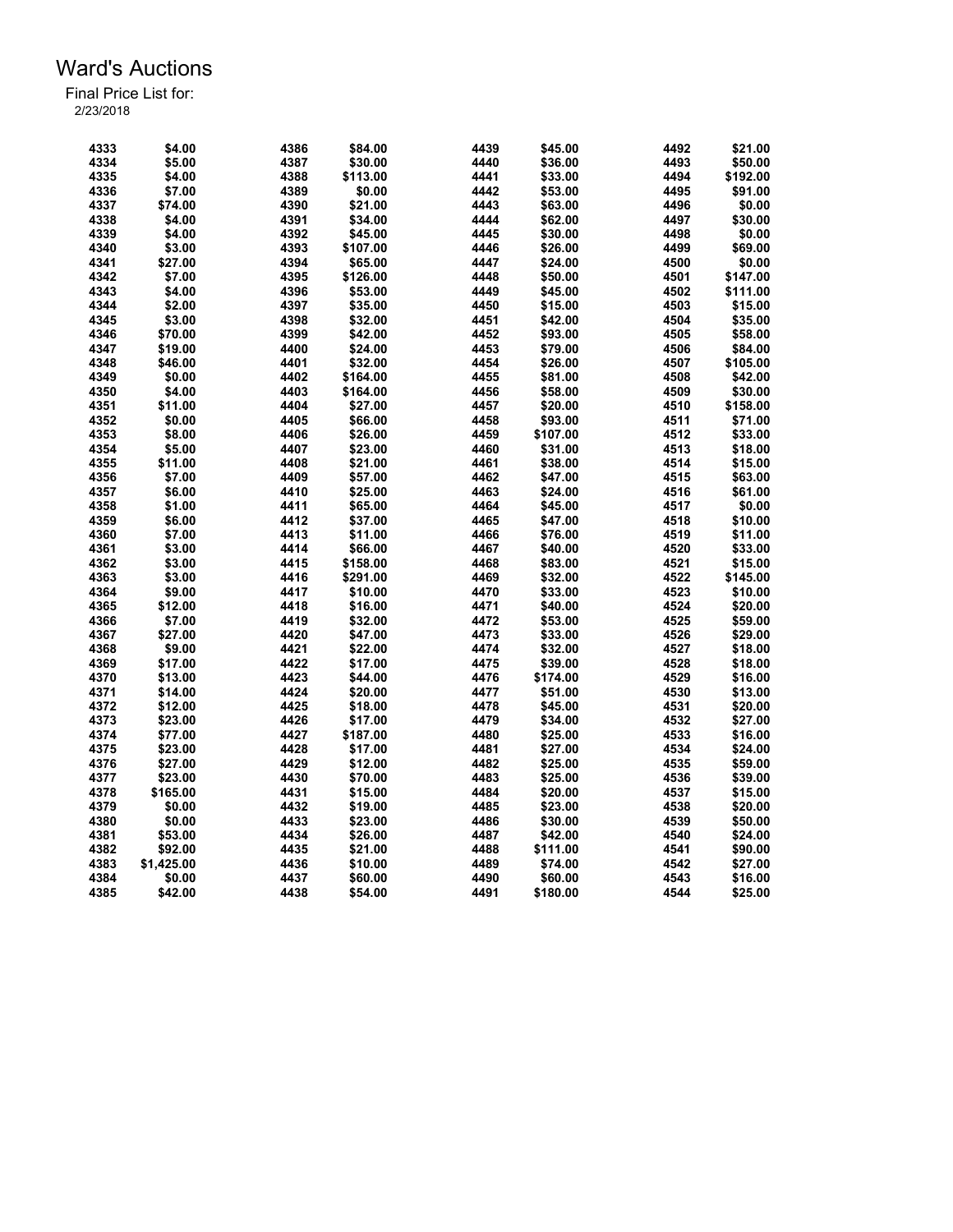| 4545 | \$53.00  | 4598 | \$37.00  | 4651 | \$20.00  | 4704 | \$0.00   |
|------|----------|------|----------|------|----------|------|----------|
| 4546 | \$20.00  | 4599 | \$50.00  | 4652 | \$26.00  | 4705 | \$19.00  |
| 4547 | \$20.00  | 4600 | \$57.00  | 4653 | \$15.00  | 4706 | \$34.00  |
| 4548 | \$20.00  | 4601 | \$23.00  | 4654 | \$25.00  | 4707 | \$90.00  |
| 4549 | \$20.00  | 4602 | \$20.00  | 4655 | \$45.00  | 4708 | \$36.00  |
| 4550 | \$104.00 | 4603 | \$18.00  | 4656 | \$35.00  | 4709 | \$50.00  |
| 4551 | \$17.00  | 4604 | \$38.00  | 4657 | \$15.00  | 4710 | \$50.00  |
| 4552 | \$24.00  | 4605 | \$30.00  | 4658 | \$20.00  | 4711 | \$287.00 |
| 4553 | \$21.00  | 4606 | \$20.00  | 4659 | \$58.00  | 4712 | \$27.00  |
| 4554 | \$39.00  | 4607 | \$60.00  | 4660 | \$37.00  | 4713 | \$92.00  |
| 4555 | \$53.00  | 4608 | \$210.00 | 4661 | \$15.00  | 4714 | \$239.00 |
| 4556 | \$35.00  | 4609 | \$0.00   | 4662 | \$32.00  | 4715 | \$24.00  |
| 4557 | \$53.00  | 4610 | \$0.00   | 4663 | \$15.00  | 5010 | \$351.00 |
| 4558 | \$21.00  | 4611 | \$16.00  | 4664 | \$25.00  | 5011 | \$11.00  |
| 4559 | \$44.00  | 4612 | \$8.00   | 4665 | \$15.00  | 5012 | \$20.00  |
| 4560 | \$30.00  | 4613 | \$13.00  | 4666 | \$48.00  | 5013 | \$10.00  |
| 4561 | \$13.00  | 4614 | \$35.00  | 4667 | \$104.00 | 5014 | \$8.00   |
| 4562 | \$16.00  | 4615 | \$10.00  | 4668 | \$23.00  | 5015 | \$21.00  |
| 4563 | \$33.00  | 4616 | \$84.00  | 4669 | \$32.00  | 5016 | \$5.00   |
| 4564 | \$15.00  | 4617 | \$94.00  | 4670 | \$25.00  | 5017 | \$5.00   |
| 4565 | \$19.00  | 4618 | \$47.00  | 4671 | \$15.00  | 5018 | \$5.00   |
| 4566 | \$18.00  | 4619 | \$48.00  | 4672 | \$35.00  | 5019 | \$5.00   |
| 4567 | \$26.00  | 4620 | \$79.00  | 4673 | \$42.00  | 5020 | \$186.00 |
| 4568 | \$42.00  |      |          | 4674 |          | 5021 | \$38.00  |
|      |          | 4621 | \$20.00  |      | \$92.00  |      |          |
| 4569 | \$15.00  | 4622 | \$32.00  | 4675 | \$77.00  | 5022 | \$13.00  |
| 4570 | \$9.00   | 4623 | \$47.00  | 4676 | \$15.00  | 5023 | \$3.00   |
| 4571 | \$15.00  | 4624 | \$32.00  | 4677 | \$80.00  | 5024 | \$9.00   |
| 4572 | \$24.00  | 4625 | \$15.00  | 4678 | \$0.00   | 5025 | \$1.00   |
| 4573 | \$20.00  | 4626 | \$32.00  | 4679 | \$30.00  | 5026 | \$10.00  |
| 4574 | \$42.00  | 4627 | \$13.00  | 4680 | \$51.00  | 5027 | \$79.00  |
| 4575 | \$25.00  | 4628 | \$26.00  | 4681 | \$37.00  | 5028 | \$40.00  |
| 4576 | \$32.00  | 4629 | \$10.00  | 4682 | \$67.00  | 5029 | \$54.00  |
| 4577 | \$15.00  | 4630 | \$15.00  | 4683 | \$34.00  | 5030 | \$14.00  |
| 4578 | \$20.00  | 4631 | \$16.00  | 4684 | \$57.00  | 5031 | \$11.00  |
| 4579 | \$145.00 | 4632 | \$10.00  | 4685 | \$19.00  | 5032 | \$19.00  |
| 4580 | \$28.00  | 4633 | \$10.00  | 4686 | \$21.00  | 5033 | \$6.00   |
| 4581 | \$26.00  | 4634 | \$20.00  | 4687 | \$28.00  | 5034 | \$45.00  |
| 4582 | \$25.00  | 4635 | \$20.00  | 4688 | \$13.00  | 5035 | \$45.00  |
| 4583 | \$15.00  | 4636 | \$15.00  | 4689 | \$42.00  | 5036 | \$9.00   |
| 4584 | \$70.00  | 4637 | \$65.00  | 4690 | \$15.00  | 5037 | \$15.00  |
| 4585 | \$27.00  | 4638 | \$15.00  | 4691 | \$27.00  | 5038 | \$61.00  |
| 4586 | \$15.00  | 4639 | \$8.00   | 4692 | \$13.00  | 5039 | \$7.00   |
| 4587 | \$18.00  | 4640 | \$19.00  | 4693 | \$21.00  | 5040 | \$7.00   |
| 4588 | \$28.00  | 4641 | \$10.00  | 4694 | \$17.00  | 5041 | \$4.00   |
| 4589 | \$24.00  | 4642 | \$10.00  | 4695 | \$24.00  | 5042 | \$12.00  |
| 4590 | \$21.00  | 4643 | \$20.00  | 4696 | \$61.00  | 5043 | \$7.00   |
| 4591 | \$35.00  | 4644 | \$15.00  | 4697 | \$11.00  | 5044 | \$9.00   |
| 4592 | \$21.00  | 4645 | \$20.00  | 4698 | \$46.00  | 5045 | \$2.00   |
| 4593 | \$41.00  | 4646 | \$20.00  | 4699 | \$15.00  | 5046 | \$3.00   |
| 4594 | \$16.00  | 4647 | \$10.00  | 4700 | \$87.00  | 5047 | \$20.00  |
| 4595 | \$26.00  | 4648 | \$47.00  | 4701 | \$11.00  | 5048 | \$3.00   |
| 4596 | \$59.00  | 4649 | \$50.00  | 4702 | \$40.00  | 5049 | \$2.00   |
| 4597 | \$27.00  | 4650 | \$0.00   | 4703 | \$5.00   | 5050 | \$0.00   |
|      |          |      |          |      |          |      |          |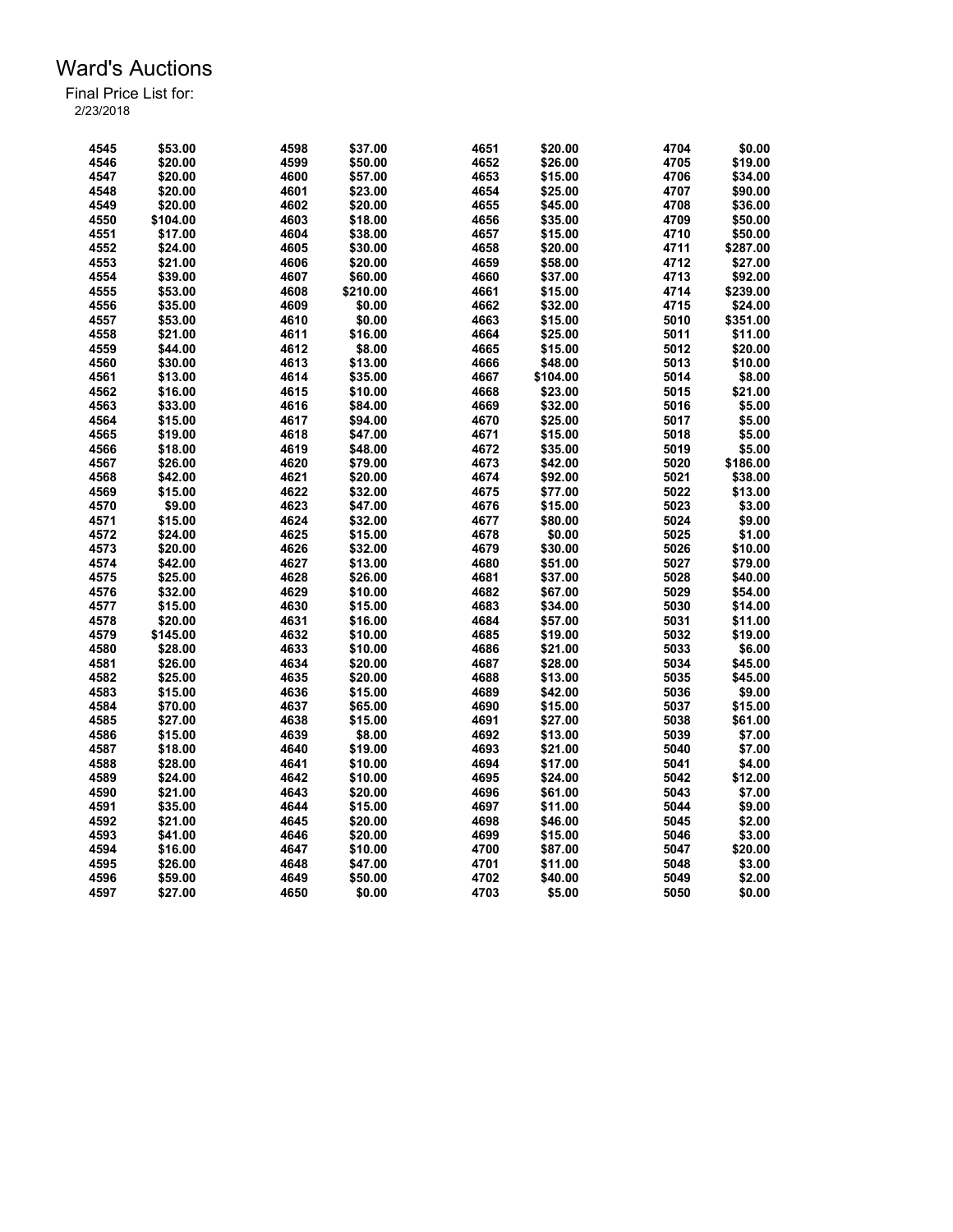| 5051 | \$2.00  | 5104 | \$0.00   | 5157 | \$45.00 | 5210 | \$1.00  |
|------|---------|------|----------|------|---------|------|---------|
| 5052 | \$2.00  | 5105 | \$9.00   | 5158 | \$15.00 | 5211 | \$4.00  |
| 5053 | \$9.00  | 5106 | \$18.00  | 5159 | \$8.00  | 5212 | \$3.00  |
| 5054 | \$16.00 | 5107 | \$8.00   | 5160 | \$11.00 | 5213 | \$4.00  |
| 5055 | \$11.00 | 5108 | \$18.00  | 5161 | \$4.00  | 5214 | \$3.00  |
| 5056 | \$58.00 | 5109 | \$20.00  | 5162 | \$12.00 | 5215 | \$5.00  |
| 5057 | \$34.00 | 5110 | \$9.00   | 5163 | \$16.00 | 5216 | \$4.00  |
| 5058 | \$49.00 | 5111 | \$11.00  | 5164 | \$30.00 | 5217 | \$4.00  |
| 5059 | \$29.00 | 5112 | \$5.00   | 5165 | \$12.00 | 5218 | \$5.00  |
| 5060 | \$17.00 | 5113 | \$11.00  | 5166 | \$13.00 | 5219 | \$3.00  |
| 5061 | \$3.00  | 5114 | \$10.00  | 5167 | \$6.00  | 5220 | \$3.00  |
| 5062 | \$5.00  | 5115 | \$47.00  | 5168 | \$16.00 | 5221 | \$1.00  |
| 5063 | \$5.00  | 5116 | \$15.00  | 5169 | \$4.00  | 5222 | \$3.00  |
| 5064 | \$6.00  | 5117 | \$13.00  | 5170 | \$1.00  | 5223 | \$5.00  |
| 5065 | \$4.00  | 5118 | \$16.00  | 5171 | \$18.00 | 5224 | \$6.00  |
| 5066 | \$7.00  | 5119 | \$14.00  | 5172 | \$3.00  | 5225 | \$9.00  |
| 5067 | \$3.00  | 5120 | \$21.00  | 5173 | \$46.00 | 5226 | \$8.00  |
|      |         |      |          |      |         |      |         |
| 5068 | \$11.00 | 5121 | \$16.00  | 5174 | \$3.00  | 5227 | \$4.00  |
| 5069 | \$5.00  | 5122 | \$14.00  | 5175 | \$13.00 | 5228 | \$9.00  |
| 5070 | \$11.00 | 5123 | \$16.00  | 5176 | \$10.00 | 5229 | \$16.00 |
| 5071 | \$11.00 | 5124 | \$20.00  | 5177 | \$0.00  | 5230 | \$1.00  |
| 5072 | \$6.00  | 5125 | \$5.00   | 5178 | \$1.00  | 5231 | \$9.00  |
| 5073 | \$5.00  | 5126 | \$3.00   | 5179 | \$4.00  | 5232 | \$1.00  |
| 5074 | \$6.00  | 5127 | \$0.00   | 5180 | \$5.00  | 5233 | \$2.00  |
| 5075 | \$27.00 | 5128 | \$42.00  | 5181 | \$5.00  | 5234 | \$6.00  |
| 5076 | \$28.00 | 5129 | \$50.00  | 5182 | \$2.00  | 5235 | \$12.00 |
| 5077 | \$7.00  | 5130 | \$42.00  | 5183 | \$1.00  | 5236 | \$3.00  |
| 5078 | \$6.00  | 5131 | \$27.00  | 5184 | \$14.00 | 5237 | \$9.00  |
| 5079 | \$7.00  | 5132 | \$21.00  | 5185 | \$11.00 | 5238 | \$7.00  |
| 5080 | \$11.00 | 5133 | \$17.00  | 5186 | \$2.00  | 5239 | \$10.00 |
| 5081 | \$8.00  | 5134 | \$16.00  | 5187 | \$3.00  | 5240 | \$20.00 |
| 5082 | \$7.00  | 5135 | \$42.00  | 5188 | \$1.00  | 5241 | \$8.00  |
| 5083 | \$3.00  | 5136 | \$10.00  | 5189 | \$2.00  | 5242 | \$8.00  |
| 5084 | \$0.00  | 5137 | \$17.00  | 5190 | \$3.00  | 5243 | \$5.00  |
| 5085 | \$3.00  | 5138 | \$20.00  | 5191 | \$2.00  | 5244 | \$6.00  |
| 5086 | \$7.00  | 5139 | \$21.00  | 5192 | \$2.00  | 5245 | \$12.00 |
| 5087 | \$5.00  | 5140 | \$0.00   | 5193 | \$1.00  | 5246 | \$37.00 |
| 5088 | \$5.00  | 5141 | \$13.00  | 5194 | \$4.00  | 5247 | \$42.00 |
| 5089 | \$4.00  | 5142 | \$16.00  | 5195 | \$4.00  | 5248 | \$3.00  |
| 5090 | \$1.00  | 5143 | \$45.00  | 5196 | \$8.00  | 5249 | \$4.00  |
| 5091 | \$4.00  | 5144 | \$20.00  | 5197 | \$3.00  | 5250 | \$4.00  |
| 5092 | \$13.00 | 5145 | \$3.00   | 5198 | \$11.00 | 5251 | \$42.00 |
| 5093 | \$3.00  | 5146 | \$5.00   | 5199 | \$8.00  | 5252 | \$3.00  |
| 5094 | \$0.00  | 5147 | \$15.00  | 5200 | \$3.00  | 5253 | \$3.00  |
| 5095 | \$6.00  | 5148 | \$17.00  | 5201 | \$9.00  | 5254 | \$8.00  |
| 5096 | \$4.00  | 5149 | \$17.00  | 5202 | \$7.00  | 5255 | \$7.00  |
| 5097 | \$4.00  | 5150 | \$55.00  | 5203 | \$5.00  | 5256 | \$12.00 |
| 5098 |         |      | \$42.00  | 5204 |         | 5257 |         |
|      | \$4.00  | 5151 |          |      | \$8.00  |      | \$12.00 |
| 5099 | \$1.00  | 5152 | \$11.00  | 5205 | \$8.00  | 5258 | \$17.00 |
| 5100 | \$6.00  | 5153 | \$191.00 | 5206 | \$7.00  | 5259 | \$0.00  |
| 5101 | \$15.00 | 5154 | \$17.00  | 5207 | \$12.00 | 5260 | \$5.00  |
| 5102 | \$0.00  | 5155 | \$11.00  | 5208 | \$6.00  | 5261 | \$11.00 |
| 5103 | \$0.00  | 5156 | \$8.00   | 5209 | \$4.00  | 5262 | \$3.00  |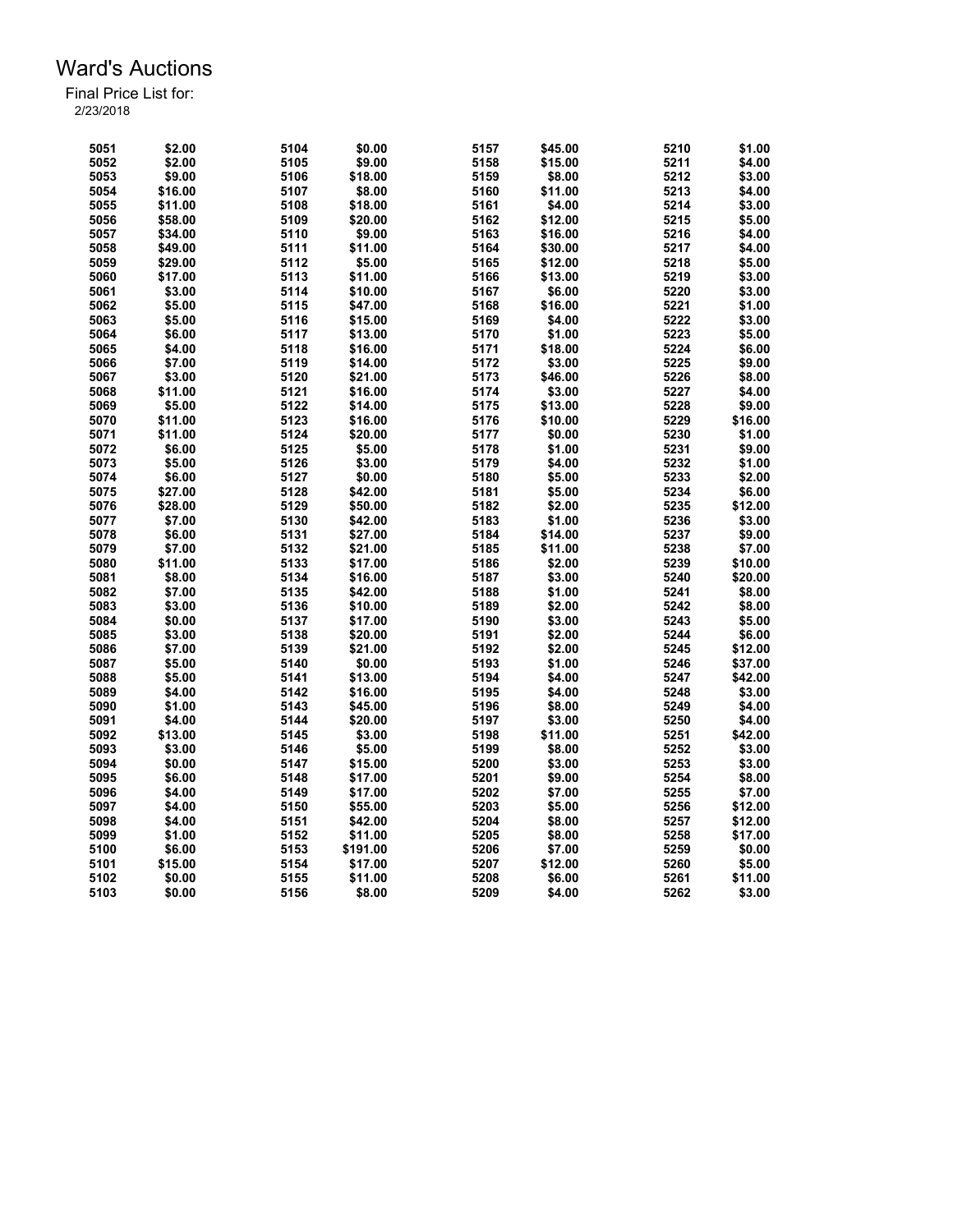| 5263 | \$8.00   | 5316 | \$22.00 | 5369 | \$13.00  | 5422 | \$5.00  |
|------|----------|------|---------|------|----------|------|---------|
| 5264 | \$7.00   | 5317 | \$10.00 | 5370 | \$23.00  | 5423 | \$12.00 |
| 5265 | \$5.00   | 5318 | \$55.00 | 5371 | \$28.00  | 5424 | \$77.00 |
| 5266 | \$3.00   | 5319 | \$1.00  | 5372 | \$18.00  | 5425 | \$1.00  |
| 5267 | \$7.00   | 5320 | \$1.00  | 5373 | \$89.00  | 5426 | \$11.00 |
| 5268 | \$3.00   | 5321 | \$1.00  | 5374 | \$3.00   | 5427 | \$16.00 |
| 5269 | \$4.00   | 5322 | \$2.00  | 5375 | \$3.00   | 5428 | \$26.00 |
| 5270 | \$24.00  | 5323 | \$11.00 | 5376 | \$4.00   | 5429 | \$13.00 |
| 5271 | \$4.00   | 5324 | \$4.00  | 5377 | \$15.00  | 5430 | \$9.00  |
| 5272 | \$5.00   | 5325 | \$5.00  | 5378 | \$153.00 | 5431 | \$11.00 |
| 5273 | \$2.00   | 5326 | \$6.00  | 5379 | \$30.00  | 5432 | \$13.00 |
| 5274 | \$2.00   | 5327 | \$17.00 | 5380 | \$6.00   | 5433 | \$7.00  |
| 5275 | \$4.00   | 5328 | \$3.00  | 5381 | \$7.00   | 5434 | \$11.00 |
| 5276 | \$2.00   | 5329 | \$10.00 | 5382 | \$50.00  | 5435 | \$31.00 |
| 5277 | \$3.00   | 5330 | \$38.00 | 5383 | \$21.00  | 5436 | \$10.00 |
|      | \$2.00   | 5331 |         | 5384 |          | 5437 |         |
| 5278 |          |      | \$15.00 |      | \$0.00   |      | \$6.00  |
| 5279 | \$13.00  | 5332 | \$58.00 | 5385 | \$6.00   | 5438 | \$10.00 |
| 5280 | \$8.00   | 5333 | \$24.00 | 5386 | \$5.00   | 5439 | \$10.00 |
| 5281 | \$93.00  | 5334 | \$11.00 | 5387 | \$4.00   | 5440 | \$16.00 |
| 5282 | \$6.00   | 5335 | \$37.00 | 5388 | \$0.00   | 5441 | \$3.00  |
| 5283 | \$7.00   | 5336 | \$60.00 | 5389 | \$15.00  | 5442 | \$6.00  |
| 5284 | \$48.00  | 5337 | \$48.00 | 5390 | \$105.00 | 5443 | \$9.00  |
| 5285 | \$1.00   | 5338 | \$52.00 | 5391 | \$37.00  | 5444 | \$10.00 |
| 5286 | \$11.00  | 5339 | \$25.00 | 5392 | \$4.00   | 5445 | \$12.00 |
| 5287 | \$0.00   | 5340 | \$11.00 | 5393 | \$10.00  | 5446 | \$32.00 |
| 5288 | \$4.00   | 5341 | \$16.00 | 5394 | \$3.00   | 5447 | \$21.00 |
| 5289 | \$60.00  | 5342 | \$31.00 | 5395 | \$7.00   | 5448 | \$6.00  |
| 5290 | \$12.00  | 5343 | \$48.00 | 5396 | \$4.00   | 5449 | \$20.00 |
| 5291 | \$9.00   | 5344 | \$52.00 | 5397 | \$3.00   | 5450 | \$24.00 |
| 5292 | \$45.00  | 5345 | \$15.00 | 5398 | \$2.00   | 5451 | \$21.00 |
| 5293 | \$19.00  | 5346 | \$13.00 | 5399 | \$12.00  | 5452 | \$8.00  |
| 5294 | \$17.00  | 5347 | \$21.00 | 5400 | \$15.00  | 5453 | \$4.00  |
| 5295 | \$47.00  | 5348 | \$15.00 | 5401 | \$21.00  | 5454 | \$26.00 |
| 5296 | \$28.00  | 5349 | \$21.00 | 5402 | \$28.00  | 5455 | \$54.00 |
| 5297 | \$5.00   | 5350 | \$18.00 | 5403 | \$16.00  | 5456 | \$14.00 |
| 5298 | \$3.00   | 5351 | \$19.00 | 5404 | \$12.00  | 5457 | \$4.00  |
| 5299 | \$3.00   | 5352 | \$20.00 | 5405 | \$21.00  | 5458 | \$4.00  |
| 5300 | \$18.00  | 5353 | \$21.00 | 5406 | \$13.00  | 5459 | \$11.00 |
| 5301 | \$13.00  | 5354 | \$24.00 | 5407 | \$11.00  | 5460 | \$7.00  |
| 5302 | \$344.00 | 5355 | \$84.00 | 5408 | \$13.00  | 5461 | \$6.00  |
| 5303 | \$24.00  | 5356 | \$17.00 | 5409 | \$17.00  | 5462 | \$0.00  |
| 5304 | \$13.00  | 5357 | \$20.00 | 5410 | \$9.00   | 5463 | \$32.00 |
| 5305 | \$25.00  | 5358 | \$5.00  | 5411 | \$18.00  | 5464 | \$6.00  |
| 5306 | \$13.00  | 5359 | \$30.00 | 5412 | \$11.00  | 5465 | \$79.00 |
| 5307 | \$14.00  | 5360 | \$9.00  | 5413 | \$6.00   | 5466 | \$32.00 |
| 5308 | \$0.00   | 5361 | \$30.00 | 5414 | \$60.00  | 5467 | \$19.00 |
| 5309 | \$19.00  | 5362 | \$44.00 | 5415 | \$12.00  | 5468 | \$44.00 |
|      |          |      |         |      |          |      |         |
| 5310 | \$60.00  | 5363 | \$68.00 | 5416 | \$45.00  | 5469 | \$3.00  |
| 5311 | \$15.00  | 5364 | \$7.00  | 5417 | \$11.00  | 5470 | \$10.00 |
| 5312 | \$8.00   | 5365 | \$91.00 | 5418 | \$6.00   | 5471 | \$9.00  |
| 5313 | \$37.00  | 5366 | \$35.00 | 5419 | \$15.00  | 5472 | \$9.00  |
| 5314 | \$18.00  | 5367 | \$29.00 | 5420 | \$11.00  | 5473 | \$7.00  |
| 5315 | \$37.00  | 5368 | \$82.00 | 5421 | \$4.00   | 5474 | \$21.00 |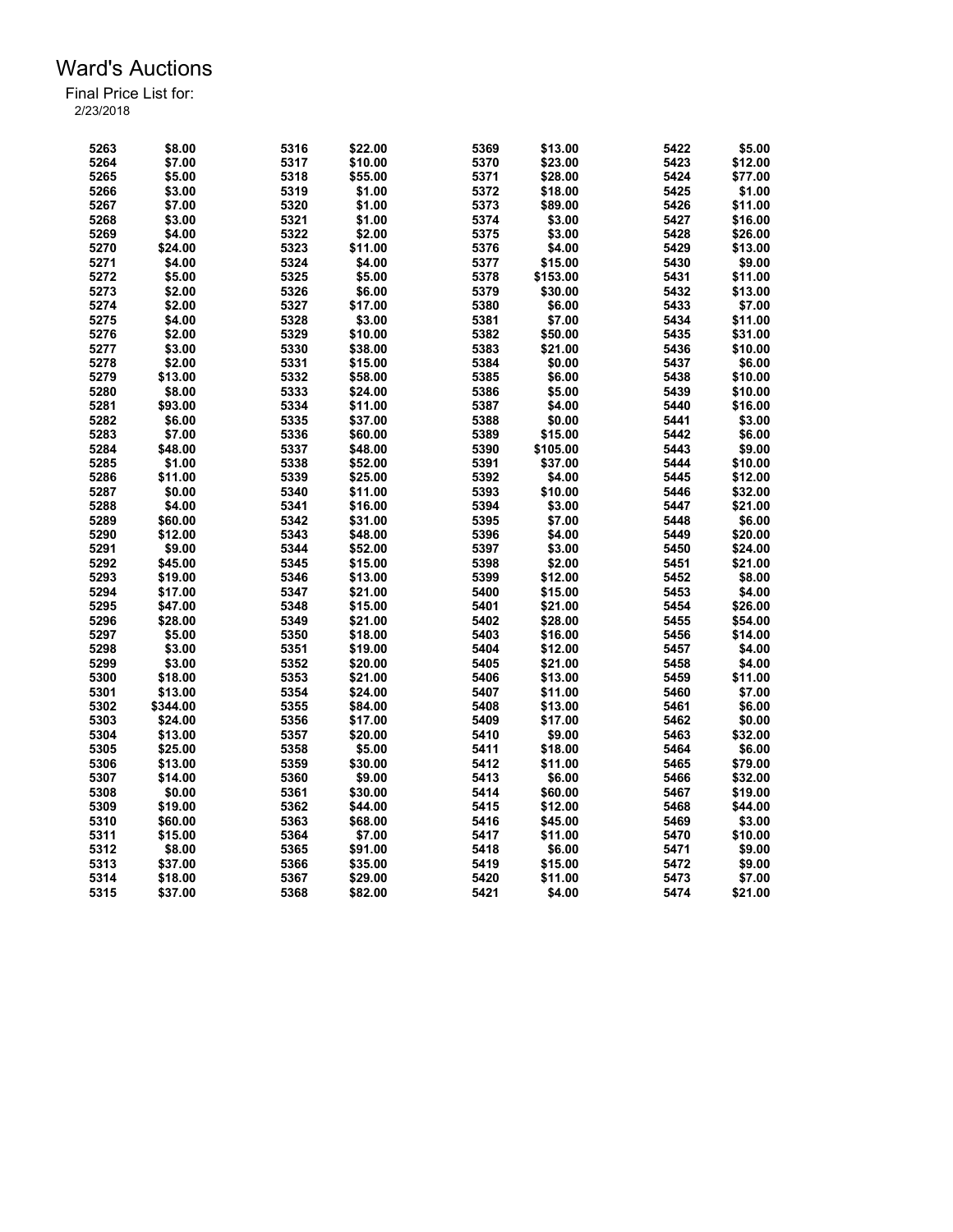| 5475 | \$21.00    | 6014 | \$750.00   | 6067 | \$30.00  | 6120 | \$45.00  |
|------|------------|------|------------|------|----------|------|----------|
| 5476 | \$186.00   | 6015 | \$315.00   | 6068 | \$53.00  | 6121 | \$23.00  |
| 5477 | \$31.00    | 6016 | \$464.00   | 6069 | \$32.00  | 6122 | \$0.00   |
| 5478 | \$26.00    | 6017 | \$155.00   | 6070 | \$38.00  | 6123 | \$23.00  |
| 5479 | \$7.00     | 6018 | \$200.00   | 6071 | \$10.00  | 6124 | \$37.00  |
| 5480 | \$15.00    | 6019 | \$425.00   | 6072 | \$387.00 | 6125 | \$20.00  |
| 5481 | \$27.00    | 6020 | \$210.00   | 6073 | \$70.00  | 6126 | \$87.00  |
| 5482 | \$27.00    | 6021 | \$525.00   | 6074 | \$0.00   | 6127 | \$0.00   |
| 5483 | \$2.00     | 6022 | \$174.00   | 6075 | \$30.00  | 6128 | \$27.00  |
| 5484 | \$13.00    | 6023 | \$126.00   | 6076 | \$108.00 | 6129 | \$14.00  |
| 5485 | \$5.00     | 6024 | \$0.00     | 6077 | \$46.00  | 6130 | \$0.00   |
| 5486 | \$1.00     | 6025 | \$237.00   | 6078 | \$51.00  | 6131 | \$7.00   |
| 5487 | \$32.00    | 6026 | \$72.00    | 6079 | \$158.00 | 6132 | \$0.00   |
| 5488 | \$16.00    | 6027 | \$310.00   | 6080 | \$63.00  | 6133 | \$0.00   |
| 5489 | \$16.00    | 6028 | \$363.00   | 6081 | \$289.00 | 6134 | \$105.00 |
| 5490 | \$31.00    | 6029 | \$197.00   | 6082 | \$350.00 | 6135 | \$6.00   |
| 5491 | \$34.00    | 6030 | \$356.00   | 6083 | \$67.00  | 6136 | \$0.00   |
| 5492 | \$0.00     | 6031 | \$1,739.00 | 6084 | \$37.00  | 6137 | \$27.00  |
| 5493 | \$86.00    | 6032 | \$343.00   | 6085 | \$221.00 | 6138 | \$11.00  |
| 5494 | \$9.00     | 6033 | \$234.00   | 6086 | \$70.00  | 6139 | \$18.00  |
| 5495 | \$1.00     | 6034 | \$441.00   | 6087 | \$70.00  | 6140 | \$31.00  |
| 5496 | \$1.00     | 6035 | \$44.00    | 6088 | \$25.00  | 6141 | \$5.00   |
| 5497 | \$11.00    | 6036 | \$70.00    | 6089 | \$87.00  | 6142 | \$5.00   |
|      |            | 6037 |            | 6090 |          |      |          |
| 5498 | \$18.00    |      | \$390.00   |      | \$32.00  | 6143 | \$15.00  |
| 5499 | \$11.00    | 6038 | \$465.00   | 6091 | \$26.00  | 6144 | \$18.00  |
| 5500 | \$19.00    | 6039 | \$369.00   | 6092 | \$21.00  | 6145 | \$34.00  |
| 5501 | \$48.00    | 6040 | \$262.00   | 6093 | \$21.00  | 6146 | \$25.00  |
| 5502 | \$20.00    | 6041 | \$199.00   | 6094 | \$86.00  | 6147 | \$34.00  |
| 5503 | \$1.00     | 6042 | \$100.00   | 6095 | \$33.00  | 6148 | \$16.00  |
| 5504 | \$12.00    | 6043 | \$184.00   | 6096 | \$321.00 | 6149 | \$47.00  |
| 5505 | \$16.00    | 6044 | \$175.00   | 6097 | \$210.00 | 6150 | \$34.00  |
| 5506 | \$48.00    | 6045 | \$100.00   | 6098 | \$42.00  | 6151 | \$35.00  |
| 5507 | \$1.00     | 6046 | \$237.00   | 6099 | \$24.00  | 6152 | \$23.00  |
| 5508 | \$5.00     | 6047 | \$40.00    | 6100 | \$48.00  | 6153 | \$90.00  |
| 5509 | \$12.00    | 6048 | \$75.00    | 6101 | \$36.00  | 6154 | \$137.00 |
| 5510 | \$16.00    | 6049 | \$10.00    | 6102 | \$13.00  | 6155 | \$103.00 |
| 5511 | \$7.00     | 6050 | \$100.00   | 6103 | \$21.00  | 6156 | \$50.00  |
| 5512 | \$8.00     | 6051 | \$186.00   | 6104 | \$0.00   | 6157 | \$50.00  |
| 5513 | \$2.00     | 6052 | \$333.00   | 6105 | \$30.00  | 6158 | \$0.00   |
| 5514 | \$4.00     | 6053 | \$30.00    | 6106 | \$0.00   | 6159 | \$0.00   |
| 5515 | \$5.00     | 6054 | \$125.00   | 6107 | \$0.00   | 6160 | \$11.00  |
| 5516 | \$1.00     | 6055 | \$56.00    | 6108 | \$33.00  | 6161 | \$27.00  |
| 5517 | \$116.00   | 6056 | \$142.00   | 6109 | \$45.00  | 6162 | \$0.00   |
| 5518 | \$81.00    | 6057 | \$71.00    | 6110 | \$21.00  | 6163 | \$11.00  |
| 5519 | \$16.00    | 6058 | \$158.00   | 6111 | \$7.00   | 6164 | \$21.00  |
| 5520 | \$3.00     | 6059 | \$94.00    | 6112 | \$53.00  | 6165 | \$11.00  |
| 5521 | \$12.00    | 6060 | \$30.00    | 6113 | \$42.00  | 6166 | \$24.00  |
| 5522 | \$2.00     | 6061 | \$163.00   | 6114 | \$0.00   | 6167 | \$0.00   |
| 5523 | \$3.00     | 6062 | \$158.00   | 6115 | \$10.00  | 6168 | \$20.00  |
| 6010 | \$3,150.00 | 6063 | \$82.00    | 6116 | \$0.00   | 6169 | \$9.00   |
| 6011 | \$2,121.00 | 6064 | \$88.00    | 6117 | \$20.00  | 6170 | \$13.00  |
| 6012 | \$735.00   | 6065 | \$205.00   | 6118 | \$58.00  | 6171 | \$15.00  |
| 6013 | \$420.00   | 6066 | \$231.00   | 6119 | \$21.00  | 6172 | \$15.00  |
|      |            |      |            |      |          |      |          |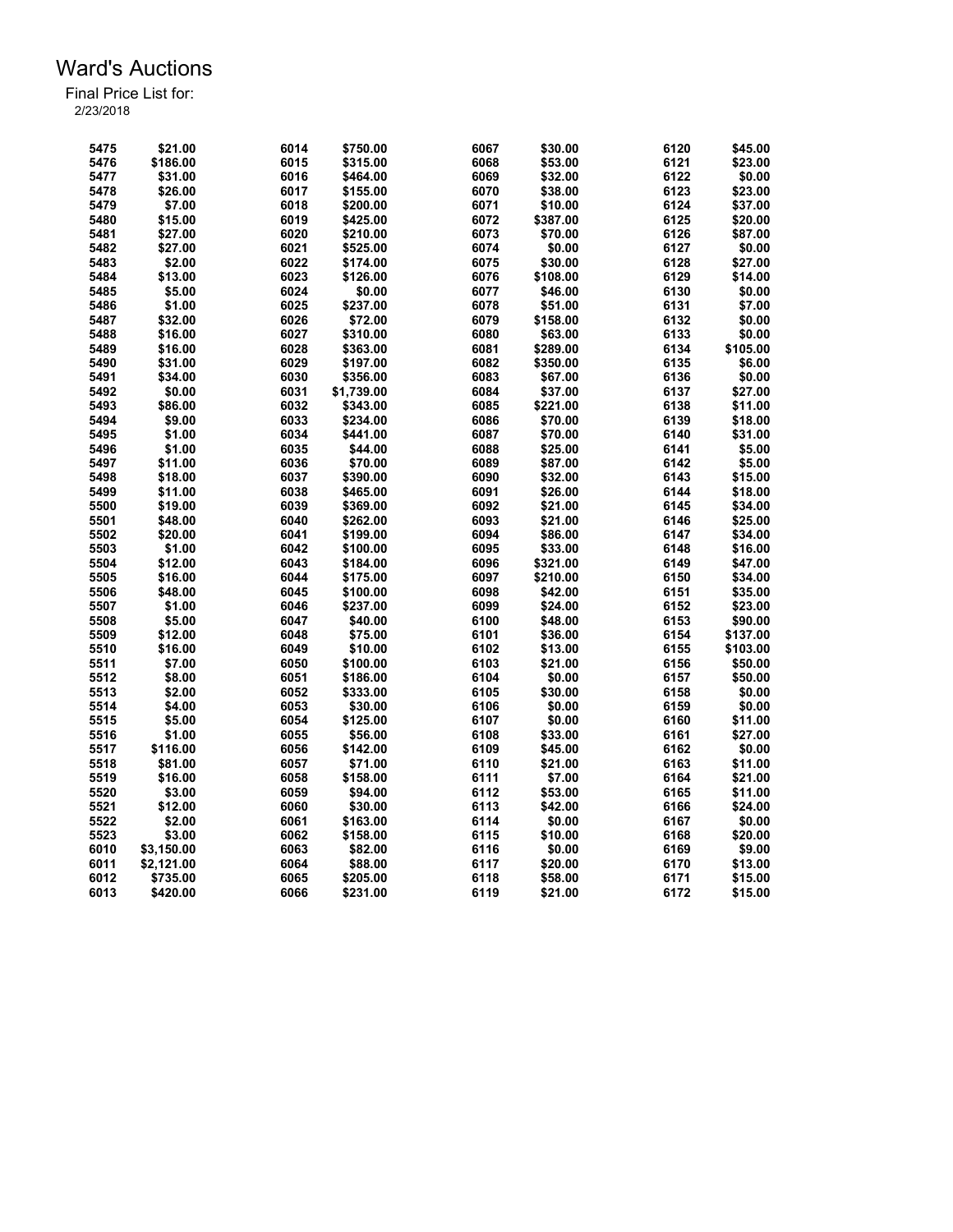| 6173 | \$53.00  | 7033 | \$15.00  | 7086 | \$0.00   | 7139 | \$21.00  |
|------|----------|------|----------|------|----------|------|----------|
| 6174 | \$15.00  | 7034 | \$35.00  | 7087 | \$0.00   | 7140 | \$25.00  |
| 6175 | \$501.00 | 7035 | \$21.00  | 7088 | \$8.00   | 7141 | \$6.00   |
| 6176 | \$110.00 | 7036 | \$7.00   | 7089 | \$16.00  | 7142 | \$34.00  |
| 6177 | \$89.00  | 7037 | \$16.00  | 7090 | \$16.00  | 7143 | \$13.00  |
| 6178 | \$74.00  | 7038 | \$53.00  | 7091 | \$0.00   | 7144 | \$6.00   |
| 6179 | \$27.00  | 7039 | \$18.00  | 7092 | \$0.00   | 7145 | \$32.00  |
| 6180 | \$12.00  | 7040 | \$17.00  | 7093 | \$0.00   | 7146 | \$105.00 |
| 6181 | \$70.00  | 7041 | \$4.00   | 7094 | \$27.00  | 7147 | \$67.00  |
| 6182 | \$21.00  | 7042 | \$21.00  | 7095 | \$0.00   | 7148 | \$42.00  |
| 6183 | \$200.00 | 7043 | \$98.00  | 7096 | \$4.00   | 7149 | \$29.00  |
| 6184 | \$29.00  | 7044 | \$5.00   | 7097 | \$0.00   | 7150 | \$25.00  |
| 6185 | \$74.00  | 7045 | \$87.00  | 7098 | \$0.00   | 7151 | \$37.00  |
| 6186 | \$29.00  | 7046 | \$39.00  | 7099 | \$16.00  | 7152 | \$62.00  |
| 6187 | \$21.00  | 7047 | \$32.00  | 7100 | \$2.00   | 7153 | \$45.00  |
| 6188 | \$33.00  | 7048 | \$104.00 | 7101 | \$6.00   | 7154 | \$47.00  |
| 6189 | \$5.00   | 7049 | \$7.00   | 7102 | \$0.00   | 7155 | \$47.00  |
| 6190 | \$5.00   | 7050 | \$14.00  | 7103 | \$4.00   | 7156 | \$105.00 |
| 6191 | \$42.00  | 7051 | \$77.00  | 7104 | \$4.00   | 7157 | \$42.00  |
| 6192 | \$16.00  | 7052 | \$10.00  | 7105 | \$0.00   | 7158 | \$3.00   |
| 6193 | \$20.00  | 7053 | \$53.00  | 7106 | \$11.00  | 7159 | \$47.00  |
| 6194 | \$5.00   | 7054 | \$12.00  | 7107 | \$1.00   | 7160 | \$8.00   |
| 6195 | \$10.00  | 7055 | \$4.00   | 7108 | \$5.00   | 7161 | \$17.00  |
| 6196 | \$6.00   | 7056 | \$10.00  | 7109 | \$48.00  | 7162 |          |
|      |          |      |          |      |          |      | \$70.00  |
| 6197 | \$21.00  | 7057 | \$10.00  | 7110 | \$4.00   | 7163 | \$65.00  |
| 6198 | \$5.00   | 7058 | \$8.00   | 7111 | \$14.00  | 7164 | \$37.00  |
| 6199 | \$17.00  | 7059 | \$195.00 | 7112 | \$0.00   | 7165 | \$42.00  |
| 6200 | \$15.00  | 7060 | \$27.00  | 7113 | \$90.00  | 7166 | \$71.00  |
| 6201 | \$14.00  | 7061 | \$3.00   | 7114 | \$48.00  | 7167 | \$11.00  |
| 6202 | \$0.00   | 7062 | \$4.00   | 7115 | \$7.00   | 7168 | \$16.00  |
| 7010 | \$132.00 | 7063 | \$10.00  | 7116 | \$8.00   | 7169 | \$57.00  |
| 7011 | \$54.00  | 7064 | \$19.00  | 7117 | \$0.00   | 7170 | \$17.00  |
| 7012 | \$237.00 | 7065 | \$44.00  | 7118 | \$3.00   | 7171 | \$0.00   |
| 7013 | \$263.00 | 7066 | \$53.00  | 7119 | \$0.00   | 7172 | \$10.00  |
| 7014 | \$75.00  | 7067 | \$19.00  | 7120 | \$4.00   | 7173 | \$27.00  |
| 7015 | \$13.00  | 7068 | \$0.00   | 7121 | \$11.00  | 7174 | \$16.00  |
| 7016 | \$15.00  | 7069 | \$17.00  | 7122 | \$53.00  | 7175 | \$8.00   |
| 7017 | \$10.00  | 7070 | \$8.00   | 7123 | \$55.00  | 7176 | \$14.00  |
| 7018 | \$105.00 | 7071 | \$26.00  | 7124 | \$53.00  | 7177 | \$18.00  |
| 7019 | \$68.00  | 7072 | \$0.00   | 7125 | \$87.00  | 7178 | \$10.00  |
| 7020 | \$41.00  | 7073 | \$23.00  | 7126 | \$105.00 | 7179 | \$3.00   |
| 7021 | \$0.00   | 7074 | \$29.00  | 7127 | \$53.00  | 7180 | \$25.00  |
| 7022 | \$29.00  | 7075 | \$8.00   | 7128 | \$21.00  | 7181 | \$17.00  |
| 7023 | \$27.00  | 7076 | \$20.00  | 7129 | \$16.00  | 7182 | \$13.00  |
| 7024 | \$21.00  | 7077 | \$40.00  | 7130 | \$0.00   | 7183 | \$19.00  |
| 7025 | \$87.00  | 7078 | \$27.00  | 7131 | \$42.00  | 7184 | \$21.00  |
| 7026 | \$63.00  | 7079 | \$40.00  | 7132 | \$55.00  | 7185 | \$23.00  |
| 7027 | \$55.00  | 7080 | \$0.00   | 7133 | \$25.00  | 7186 | \$23.00  |
| 7028 | \$12.00  | 7081 | \$23.00  | 7134 | \$38.00  | 7187 | \$35.00  |
| 7029 | \$32.00  | 7082 | \$0.00   | 7135 | \$3.00   | 7188 | \$10.00  |
| 7030 | \$14.00  | 7083 | \$10.00  | 7136 | \$27.00  | 7189 | \$0.00   |
| 7031 | \$42.00  | 7084 | \$58.00  | 7137 | \$11.00  | 7190 | \$20.00  |
| 7032 | \$53.00  | 7085 | \$10.00  | 7138 | \$63.00  | 7191 | \$18.00  |
|      |          |      |          |      |          |      |          |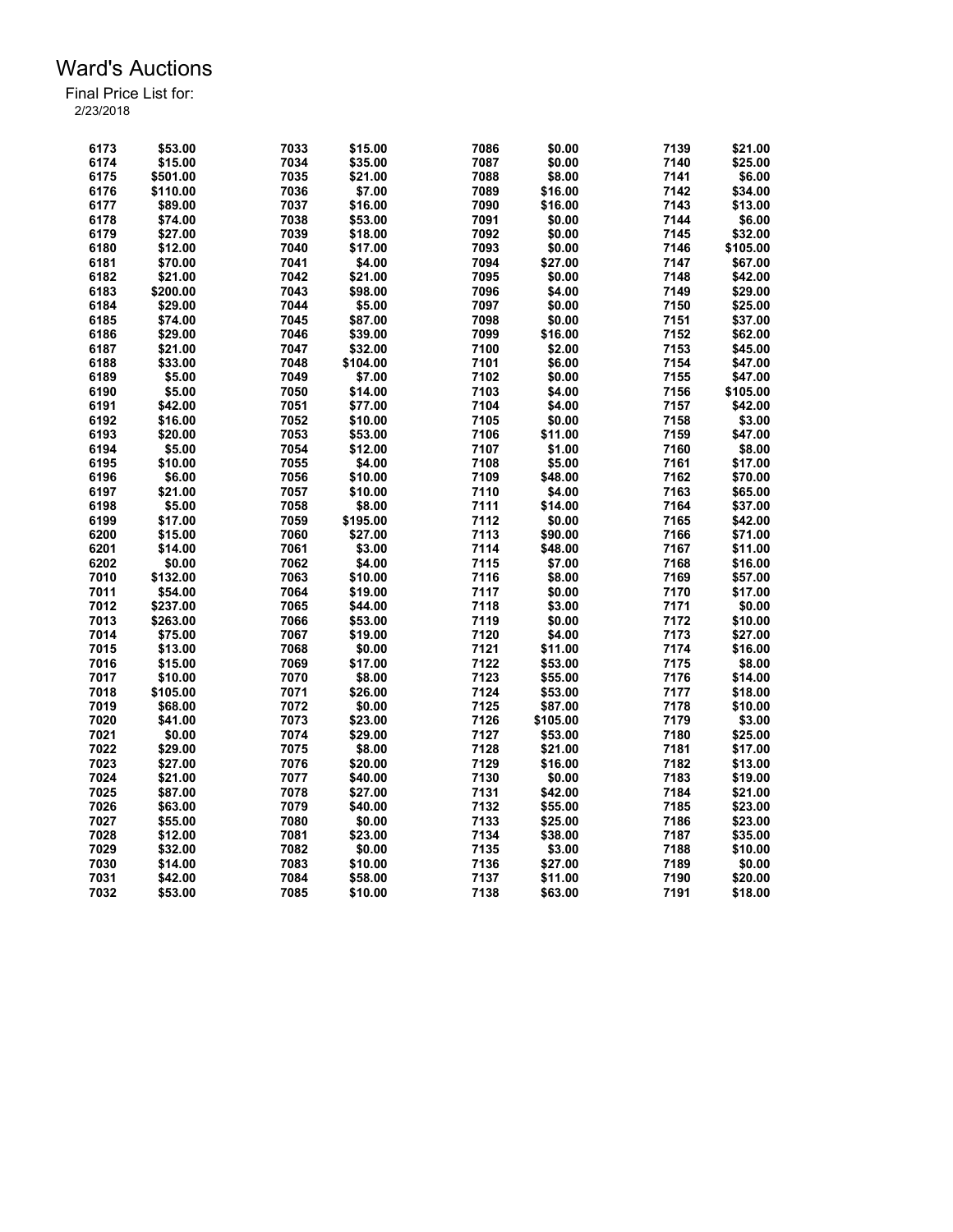| 7192 | \$37.00    | 8022 | \$1,000.00 | 8075 | \$53.00    | 8128 | \$116.00   |
|------|------------|------|------------|------|------------|------|------------|
| 7193 | \$21.00    | 8023 | \$318.00   | 8076 | \$56.00    | 8129 | \$59.00    |
| 7194 | \$16.00    | 8024 | \$980.00   | 8077 | \$2,095.00 | 8130 | \$27.00    |
| 7195 | \$21.00    | 8025 | \$50.00    | 8078 | \$2,501.00 | 8131 | \$166.00   |
| 7196 | \$6.00     | 8026 | \$315.00   | 8079 | \$4,023.00 | 8132 | \$53.00    |
| 7197 | \$40.00    | 8027 | \$296.00   | 8080 | \$1,428.00 | 8133 | \$116.00   |
| 7198 | \$17.00    | 8028 | \$58.00    | 8081 | \$1,619.00 | 8134 | \$65.00    |
| 7199 | \$3.00     | 8029 | \$104.00   | 8082 | \$1,500.00 | 8135 | \$91.00    |
| 7200 | \$15.00    | 8030 | \$326.00   | 8083 | \$1,575.00 | 8136 | \$18.00    |
| 7201 | \$27.00    | 8031 | \$81.00    | 8084 | \$29.00    | 8137 | \$24.00    |
| 7202 | \$15.00    | 8032 | \$5.00     | 8085 | \$394.00   | 8138 | \$38.00    |
|      |            |      |            |      |            |      |            |
| 7203 | \$42.00    | 8033 | \$24.00    | 8086 | \$32.00    | 8139 | \$174.00   |
| 7204 | \$9.00     | 8034 | \$187.00   | 8087 | \$368.00   | 8140 | \$84.00    |
| 7205 | \$11.00    | 8035 | \$200.00   | 8088 | \$418.00   | 8141 | \$0.00     |
| 7206 | \$8.00     | 8036 | \$37.00    | 8089 | \$641.00   | 8142 | \$5.00     |
| 7207 | \$21.00    | 8037 | \$100.00   | 8090 | \$0.00     | 8143 | \$296.00   |
| 7208 | \$16.00    | 8038 | \$24.00    | 8091 | \$500.00   | 8144 | \$20.00    |
| 7209 | \$3.00     | 8039 | \$48.00    | 8092 | \$314.00   | 8145 | \$103.00   |
| 7210 | \$6.00     | 8040 | \$53.00    | 8093 | \$1,213.00 | 8146 | \$42.00    |
| 7211 | \$4.00     | 8041 | \$12.00    | 8094 | \$893.00   | 8147 | \$126.00   |
| 7212 | \$4.00     | 8042 | \$2,501.00 | 8095 | \$325.00   | 8148 | \$126.00   |
| 7213 | \$23.00    | 8043 | \$2,501.00 | 8096 | \$756.00   | 8149 | \$117.00   |
| 7214 | \$8.00     | 8044 | \$2,730.00 | 8097 | \$1,439.00 | 8150 | \$13.00    |
| 7215 | \$0.00     | 8045 | \$5,714.00 | 8098 | \$373.00   | 8151 | \$31.00    |
| 7216 | \$5.00     | 8046 | \$2,310.00 | 8099 | \$166.00   | 8152 | \$0.00     |
| 7217 | \$4.00     | 8047 | \$500.00   | 8100 | \$184.00   | 8153 | \$56.00    |
| 7218 | \$5.00     | 8048 | \$107.00   | 8101 | \$410.00   | 8154 | \$0.00     |
| 7219 | \$10.00    | 8049 | \$880.00   | 8102 | \$81.00    | 8155 | \$92.00    |
| 7220 | \$32.00    | 8050 | \$263.00   | 8103 | \$205.00   | 8156 | \$48.00    |
| 7221 | \$27.00    | 8051 | \$300.00   | 8104 | \$100.00   | 8157 | \$5.00     |
| 7222 | \$40.00    | 8052 | \$630.00   | 8105 | \$100.00   | 8158 | \$11.00    |
| 7223 | \$21.00    | 8053 | \$1,014.00 | 8106 | \$487.00   | 8159 | \$66.00    |
| 7224 | \$6.00     | 8054 | \$250.00   | 8107 | \$420.00   | 8160 | \$0.00     |
|      |            |      |            |      |            |      |            |
| 7225 | \$91.00    | 8055 | \$473.00   | 8108 | \$251.00   | 8161 | \$0.00     |
| 7226 | \$47.00    | 8056 | \$48.00    | 8109 | \$468.00   | 8162 | \$0.00     |
| 7227 | \$11.00    | 8057 | \$384.00   | 8110 | \$111.00   | 8163 | \$24.00    |
| 7228 | \$36.00    | 8058 | \$1,260.00 | 8111 | \$15.00    | 8164 | \$12.00    |
| 7229 | \$45.00    | 8059 | \$860.00   | 8112 | \$0.00     | 8165 | \$79.00    |
| 7230 | \$41.00    | 8060 | \$1,300.00 | 8113 | \$28.00    | 8166 | \$5.00     |
| 7231 | \$31.00    | 8061 | \$500.00   | 8114 | \$170.00   | 8167 | \$11.00    |
| 7232 | \$115.00   | 8062 | \$468.00   | 8115 | \$20.00    | 8168 | \$21.00    |
| 8010 | \$4,761.00 | 8063 | \$27.00    | 8116 | \$52.00    | 8169 | \$21.00    |
| 8011 | \$1,000.00 | 8064 | \$24.00    | 8117 | \$102.00   | 8170 | \$0.00     |
| 8012 | \$405.00   | 8065 | \$63.00    | 8118 | \$42.00    | 8171 | \$0.00     |
| 8013 | \$855.00   | 8066 | \$158.00   | 8119 | \$39.00    | 8172 | \$1,155.00 |
| 8014 | \$600.00   | 8067 | \$125.00   | 8120 | \$62.00    | 8173 | \$1,262.00 |
| 8015 | \$735.00   | 8068 | \$0.00     | 8121 | \$51.00    | 8174 | \$24.00    |
| 8016 | \$331.00   | 8069 | \$264.00   | 8122 | \$63.00    | 8175 | \$53.00    |
| 8017 | \$258.00   | 8070 | \$21.00    | 8123 | \$525.00   | 8176 | \$16.00    |
| 8018 | \$287.00   | 8071 | \$105.00   | 8124 | \$683.00   | 8177 | \$84.00    |
| 8019 | \$0.00     | 8072 | \$0.00     | 8125 | \$240.00   | 8178 | \$0.00     |
| 8020 | \$250.00   | 8073 | \$186.00   | 8126 | \$0.00     | 8179 | \$0.00     |
| 8021 | \$1,260.00 | 8074 | \$21.00    | 8127 | \$735.00   | 8180 | \$10.00    |
|      |            |      |            |      |            |      |            |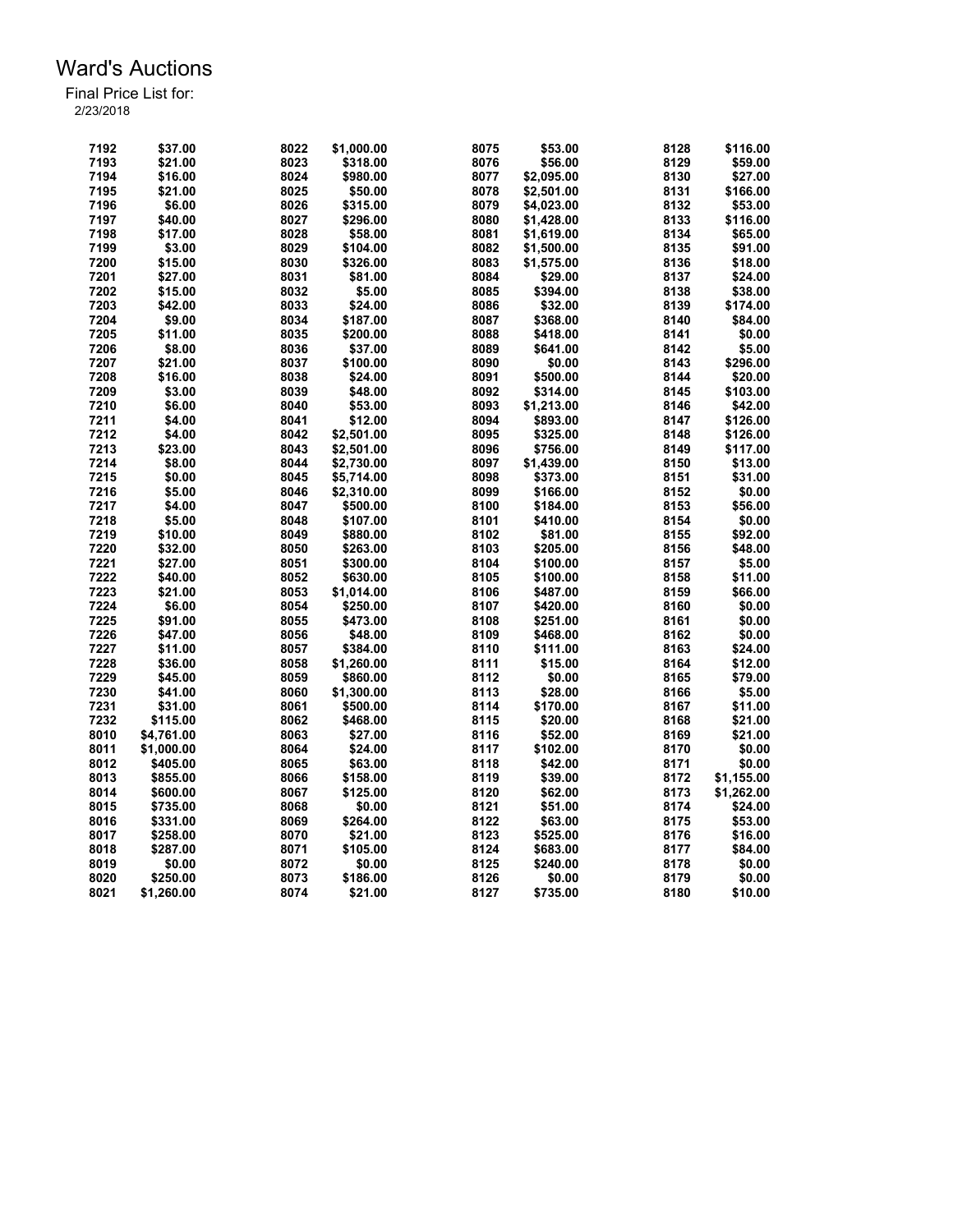| 8181 | \$10.00  | 8234 | \$21.00  | 9033 | \$23.00  | 9086 | \$0.00   |
|------|----------|------|----------|------|----------|------|----------|
| 8182 | \$12.00  | 8235 | \$21.00  | 9034 | \$20.00  | 9087 | \$91.00  |
| 8183 | \$158.00 | 8236 | \$13.00  | 9035 | \$21.00  | 9088 | \$176.00 |
| 8184 | \$56.00  | 8237 | \$26.00  | 9036 | \$23.00  | 9089 | \$91.00  |
| 8185 | \$9.00   | 8238 | \$21.00  | 9037 | \$23.00  | 9090 | \$275.00 |
| 8186 | \$0.00   | 8239 | \$13.00  | 9038 | \$41.00  | 9091 | \$115.00 |
| 8187 | \$16.00  | 8240 | \$86.00  | 9039 | \$20.00  | 9092 | \$150.00 |
| 8188 | \$11.00  | 8241 | \$71.00  | 9040 | \$20.00  | 9093 | \$79.00  |
|      |          |      |          |      |          |      |          |
| 8189 | \$13.00  | 8242 | \$11.00  | 9041 | \$21.00  | 9094 | \$54.00  |
| 8190 | \$36.00  | 8243 | \$19.00  | 9042 | \$75.00  | 9095 | \$56.00  |
| 8191 | \$158.00 | 8244 | \$22.00  | 9043 | \$520.00 | 9096 | \$16.00  |
| 8192 | \$15.00  | 8245 | \$16.00  | 9044 | \$48.00  | 9097 | \$10.00  |
| 8193 | \$40.00  | 8246 | \$20.00  | 9045 | \$39.00  | 9098 | \$111.00 |
| 8194 | \$47.00  | 8247 | \$12.00  | 9046 | \$69.00  | 9099 | \$23.00  |
| 8195 | \$48.00  | 8248 | \$16.00  | 9047 | \$39.00  | 9100 | \$28.00  |
| 8196 | \$5.00   | 8249 | \$30.00  | 9048 | \$58.00  | 9101 | \$8.00   |
| 8197 | \$5.00   | 8250 | \$50.00  | 9049 | \$69.00  | 9102 | \$5.00   |
| 8198 | \$31.00  | 8251 | \$5.00   | 9050 | \$39.00  | 9103 | \$14.00  |
|      |          |      |          |      |          |      |          |
| 8199 | \$780.00 | 8252 | \$0.00   | 9051 | \$15.00  | 9104 | \$8.00   |
| 8200 | \$5.00   | 8253 | \$5.00   | 9052 | \$47.00  | 9105 | \$6.00   |
| 8201 | \$5.00   | 8254 | \$0.00   | 9053 | \$840.00 | 9106 | \$21.00  |
| 8202 | \$78.00  | 8255 | \$5.00   | 9054 | \$47.00  | 9107 | \$0.00   |
| 8203 | \$75.00  | 8256 | \$17.00  | 9055 | \$10.00  | 9108 | \$158.00 |
| 8204 | \$132.00 | 8257 | \$0.00   | 9056 | \$40.00  | 9109 | \$54.00  |
| 8205 | \$50.00  | 8258 | \$27.00  | 9057 | \$150.00 | 9110 | \$32.00  |
| 8206 | \$0.00   | 8259 | \$10.00  | 9058 | \$35.00  | 9111 | \$37.00  |
| 8207 | \$25.00  | 8260 | \$18.00  | 9059 | \$35.00  | 9112 | \$10.00  |
| 8208 | \$116.00 | 8261 | \$30.00  | 9060 | \$6.00   | 9113 | \$0.00   |
| 8209 | \$261.00 | 8262 | \$23.00  | 9061 | \$5.00   | 9114 | \$11.00  |
| 8210 |          |      |          | 9062 | \$6.00   | 9115 | \$0.00   |
|      | \$132.00 | 8263 | \$15.00  |      |          |      |          |
| 8211 | \$21.00  | 9010 | \$151.00 | 9063 | \$27.00  | 9116 | \$5.00   |
| 8212 | \$6.00   | 9011 | \$90.00  | 9064 | \$27.00  | 9117 | \$17.00  |
| 8213 | \$0.00   | 9012 | \$86.00  | 9065 | \$5.00   | 9118 | \$16.00  |
| 8214 | \$0.00   | 9013 | \$28.00  | 9066 | \$23.00  | 9119 | \$55.00  |
| 8215 | \$10.00  | 9014 | \$24.00  | 9067 | \$16.00  | 9120 | \$11.00  |
| 8216 | \$8.00   | 9015 | \$26.00  | 9068 | \$3.00   | 9121 | \$31.00  |
| 8217 | \$8.00   | 9016 | \$26.00  | 9069 | \$0.00   | 9122 | \$6.00   |
| 8218 | \$0.00   | 9017 | \$105.00 | 9070 | \$31.00  | 9123 | \$230.00 |
| 8219 | \$10.00  | 9018 | \$27.00  | 9071 | \$11.00  | 9124 | \$8.00   |
| 8220 | \$10.00  | 9019 | \$23.00  | 9072 | \$21.00  | 9125 | \$5.00   |
| 8221 | \$17.00  | 9020 | \$16.00  | 9073 | \$31.00  | 9126 | \$8.00   |
|      |          |      |          |      |          |      |          |
| 8222 | \$158.00 | 9021 | \$62.00  | 9074 | \$10.00  | 9127 | \$70.00  |
| 8223 | \$0.00   | 9022 | \$25.00  | 9075 | \$6.00   | 9128 | \$21.00  |
| 8224 | \$8.00   | 9023 | \$30.00  | 9076 | \$9.00   | 9129 | \$5.00   |
| 8225 | \$37.00  | 9024 | \$23.00  | 9077 | \$10.00  | 9130 | \$8.00   |
| 8226 | \$15.00  | 9025 | \$17.00  | 9078 | \$52.00  | 9131 | \$19.00  |
| 8227 | \$21.00  | 9026 | \$25.00  | 9079 | \$55.00  | 9132 | \$21.00  |
| 8228 | \$45.00  | 9027 | \$29.00  | 9080 | \$45.00  | 9133 | \$5.00   |
| 8229 | \$126.00 | 9028 | \$44.00  | 9081 | \$55.00  | 9134 | \$0.00   |
| 8230 | \$95.00  | 9029 | \$0.00   | 9082 | \$55.00  | 9135 | \$9.00   |
| 8231 | \$90.00  | 9030 | \$22.00  | 9083 | \$50.00  | 9136 | \$41.00  |
| 8232 | \$405.00 | 9031 | \$20.00  | 9084 | \$132.00 | 9137 | \$28.00  |
| 8233 |          |      |          |      |          | 9138 |          |
|      | \$17.00  | 9032 | \$27.00  | 9085 | \$100.00 |      | \$7.00   |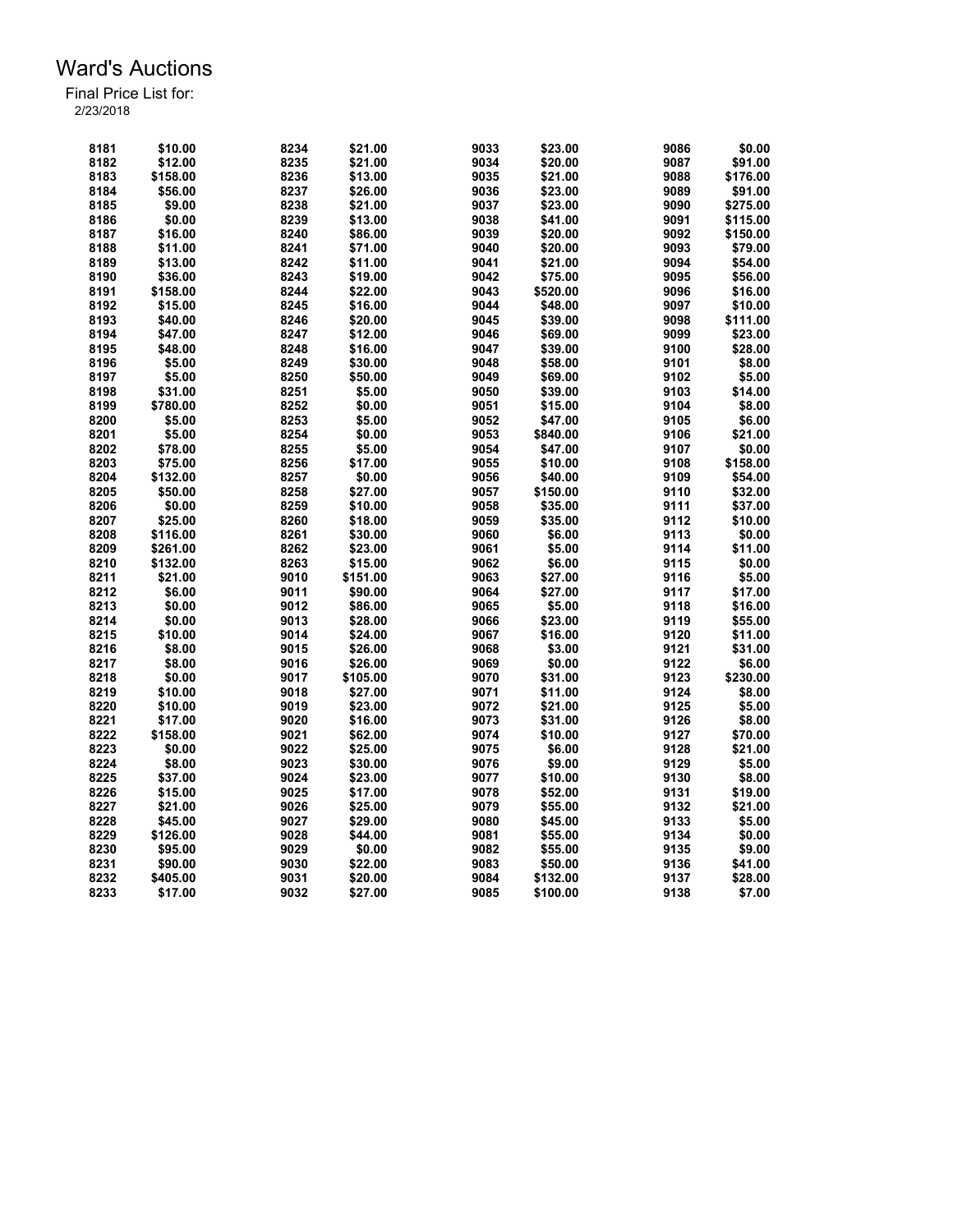| 9139 | \$27.00  | 9192 | \$50.00  | 9245 | \$5.00   | 9298 | \$9.00   |
|------|----------|------|----------|------|----------|------|----------|
| 9140 | \$0.00   | 9193 | \$8.00   | 9246 | \$5.00   | 9299 | \$11.00  |
| 9141 | \$5.00   | 9194 | \$0.00   | 9247 | \$102.00 | 9300 | \$42.00  |
| 9142 | \$11.00  | 9195 | \$58.00  | 9248 | \$114.00 | 9301 | \$0.00   |
| 9143 | \$8.00   | 9196 | \$15.00  | 9249 | \$8.00   | 9302 | \$41.00  |
| 9144 | \$21.00  | 9197 | \$5.00   | 9250 | \$15.00  | 9303 | \$47.00  |
| 9145 | \$29.00  | 9198 | \$0.00   | 9251 | \$6.00   | 9304 | \$22.00  |
| 9146 | \$19.00  | 9199 | \$0.00   | 9252 | \$0.00   | 9305 | \$27.00  |
| 9147 | \$11.00  | 9200 | \$9.00   | 9253 | \$12.00  | 9306 | \$42.00  |
| 9148 | \$22.00  | 9201 | \$0.00   | 9254 | \$10.00  | 9307 | \$79.00  |
| 9149 | \$6.00   | 9202 | \$0.00   | 9255 | \$116.00 | 9308 | \$34.00  |
| 9150 | \$12.00  | 9203 | \$16.00  | 9256 | \$0.00   | 9309 | \$32.00  |
| 9151 | \$5.00   | 9204 | \$0.00   | 9257 | \$0.00   | 9310 | \$42.00  |
| 9152 | \$72.00  | 9205 | \$22.00  | 9258 | \$0.00   | 9311 | \$71.00  |
| 9153 | \$6.00   | 9206 | \$93.00  | 9259 | \$12.00  | 9312 | \$28.00  |
| 9154 | \$3.00   | 9207 | \$0.00   | 9260 | \$24.00  | 9313 | \$53.00  |
| 9155 | \$17.00  | 9208 | \$25.00  | 9261 | \$9.00   | 9314 | \$0.00   |
|      | \$13.00  | 9209 | \$20.00  | 9262 | \$0.00   | 9315 |          |
| 9156 |          |      |          |      |          |      | \$15.00  |
| 9157 | \$9.00   | 9210 | \$7.00   | 9263 | \$18.00  | 9316 | \$17.00  |
| 9158 | \$32.00  | 9211 | \$32.00  | 9264 | \$5.00   | 9317 | \$15.00  |
| 9159 | \$5.00   | 9212 | \$30.00  | 9265 | \$8.00   | 9318 | \$11.00  |
| 9160 | \$10.00  | 9213 | \$10.00  | 9266 | \$5.00   | 9319 | \$19.00  |
| 9161 | \$0.00   | 9214 | \$18.00  | 9267 | \$48.00  | 9320 | \$14.00  |
| 9162 | \$23.00  | 9215 | \$31.00  | 9268 | \$8.00   | 9321 | \$9.00   |
| 9163 | \$69.00  | 9216 | \$20.00  | 9269 | \$8.00   | 9322 | \$8.00   |
| 9164 | \$389.00 | 9217 | \$20.00  | 9270 | \$5.00   | 9323 | \$116.00 |
| 9165 | \$9.00   | 9218 | \$31.00  | 9271 | \$55.00  | 9324 | \$74.00  |
| 9166 | \$20.00  | 9219 | \$528.00 | 9272 | \$32.00  | 9325 | \$0.00   |
| 9167 | \$11.00  | 9220 | \$7.00   | 9273 | \$105.00 | 9326 | \$133.00 |
| 9168 | \$158.00 | 9221 | \$0.00   | 9274 | \$153.00 | 9327 | \$14.00  |
| 9169 | \$216.00 | 9222 | \$8.00   | 9275 | \$53.00  | 9328 | \$13.00  |
| 9170 | \$37.00  | 9223 | \$0.00   | 9276 | \$67.00  | 9329 | \$5.00   |
| 9171 | \$0.00   | 9224 | \$10.00  | 9277 | \$19.00  | 9330 | \$0.00   |
| 9172 | \$21.00  | 9225 | \$21.00  | 9278 | \$5.00   | 9331 | \$5.00   |
| 9173 | \$31.00  | 9226 | \$11.00  | 9279 | \$19.00  | 9332 | \$12.00  |
| 9174 | \$11.00  | 9227 | \$33.00  | 9280 | \$216.00 | 9333 | \$53.00  |
| 9175 | \$315.00 | 9228 | \$11.00  | 9281 | \$263.00 | 9334 | \$27.00  |
| 9176 | \$37.00  | 9229 | \$5.00   | 9282 | \$660.00 | 9335 | \$368.00 |
| 9177 | \$0.00   | 9230 | \$142.00 | 9283 | \$163.00 | 9336 | \$155.00 |
| 9178 | \$13.00  | 9231 | \$10.00  | 9284 | \$20.00  | 9337 | \$5.00   |
| 9179 | \$10.00  | 9232 | \$19.00  | 9285 | \$25.00  | 9338 | \$31.00  |
| 9180 | \$0.00   | 9233 | \$6.00   | 9286 | \$26.00  | 9339 | \$12.00  |
| 9181 | \$27.00  | 9234 | \$5.00   | 9287 | \$70.00  | 9340 | \$15.00  |
|      |          | 9235 | \$5.00   | 9288 | \$473.00 | 9341 | \$65.00  |
| 9182 | \$0.00   |      |          |      |          |      |          |
| 9183 | \$35.00  | 9236 | \$17.00  | 9289 | \$25.00  | 9342 | \$16.00  |
| 9184 | \$15.00  | 9237 | \$23.00  | 9290 | \$15.00  | 9343 | \$33.00  |
| 9185 | \$27.00  | 9238 | \$21.00  | 9291 | \$16.00  | 9344 | \$8.00   |
| 9186 | \$32.00  | 9239 | \$0.00   | 9292 | \$223.00 | 9345 | \$10.00  |
| 9187 | \$12.00  | 9240 | \$5.00   | 9293 | \$11.00  | 9346 | \$13.00  |
| 9188 | \$11.00  | 9241 | \$5.00   | 9294 | \$21.00  | 9347 | \$3.00   |
| 9189 | \$42.00  | 9242 | \$0.00   | 9295 | \$46.00  | 9348 | \$21.00  |
| 9190 | \$50.00  | 9243 | \$5.00   | 9296 | \$22.00  | 9349 | \$272.00 |
| 9191 | \$231.00 | 9244 | \$5.00   | 9297 | \$22.00  | 9350 | \$250.00 |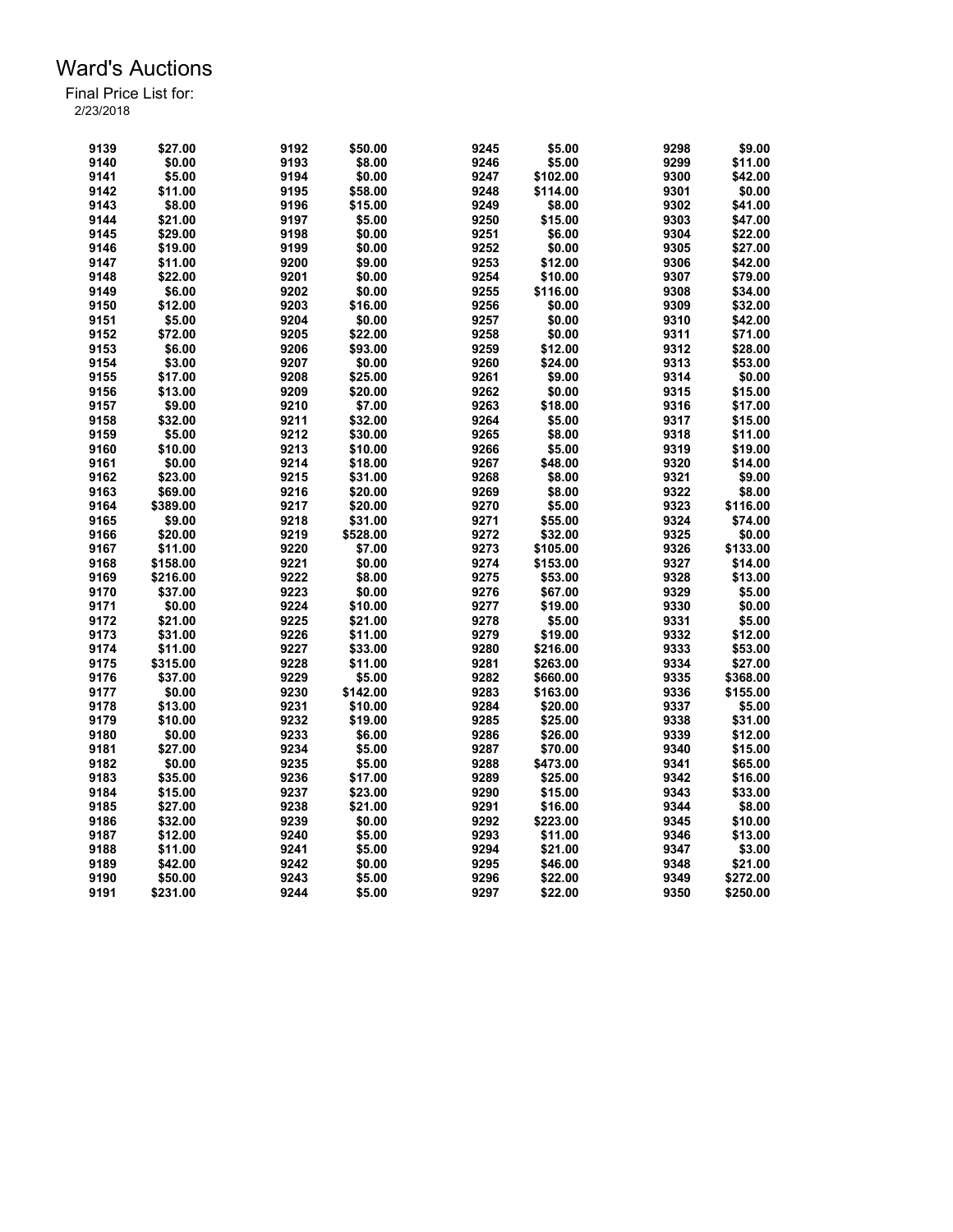| 9351 | \$249.00 | 9404 | \$25.00  | 9457 | \$24.00  | 9510 | \$34.00  |
|------|----------|------|----------|------|----------|------|----------|
| 9352 | \$6.00   | 9405 | \$8.00   | 9458 | \$58.00  | 9511 | \$69.00  |
| 9353 | \$5.00   | 9406 | \$8.00   | 9459 | \$168.00 | 9512 | \$0.00   |
| 9354 | \$52.00  | 9407 | \$12.00  | 9460 | \$20.00  | 9513 | \$77.00  |
| 9355 | \$29.00  | 9408 | \$14.00  | 9461 | \$81.00  | 9514 | \$81.00  |
| 9356 | \$45.00  | 9409 | \$12.00  | 9462 | \$54.00  | 9515 | \$51.00  |
| 9357 | \$10.00  | 9410 | \$14.00  | 9463 | \$21.00  | 9516 | \$21.00  |
| 9358 | \$3.00   | 9411 | \$13.00  | 9464 | \$20.00  | 9517 | \$5.00   |
| 9359 | \$5.00   | 9412 | \$15.00  | 9465 | \$44.00  | 9518 | \$2.00   |
| 9360 | \$12.00  | 9413 | \$58.00  | 9466 | \$0.00   | 9519 | \$3.00   |
| 9361 | \$9.00   | 9414 | \$100.00 | 9467 | \$8.00   | 9520 | \$16.00  |
| 9362 | \$5.00   | 9415 | \$25.00  | 9468 | \$0.00   | 9521 | \$32.00  |
| 9363 | \$8.00   | 9416 | \$23.00  | 9469 | \$8.00   | 9522 | \$5.00   |
| 9364 | \$8.00   | 9417 | \$74.00  | 9470 | \$5.00   | 9523 | \$75.00  |
| 9365 | \$20.00  | 9418 | \$53.00  | 9471 | \$12.00  | 9524 | \$132.00 |
| 9366 | \$69.00  | 9419 | \$49.00  | 9472 | \$14.00  | 9525 | \$101.00 |
| 9367 | \$8.00   | 9420 | \$38.00  | 9473 | \$18.00  | 9526 | \$40.00  |
| 9368 | \$20.00  | 9421 | \$44.00  | 9474 | \$26.00  | 9527 | \$71.00  |
| 9369 | \$0.00   | 9422 | \$34.00  | 9475 | \$12.00  | 9528 | \$109.00 |
| 9370 | \$22.00  | 9423 | \$28.00  | 9476 | \$6.00   | 9529 | \$163.00 |
| 9371 | \$37.00  | 9424 | \$12.00  | 9477 | \$20.00  | 9530 | \$145.00 |
| 9372 | \$8.00   | 9425 | \$8.00   | 9478 | \$30.00  | 9531 | \$5.00   |
| 9373 | \$3.00   | 9426 | \$51.00  | 9479 | \$21.00  | 9532 | \$10.00  |
| 9374 | \$16.00  | 9427 | \$20.00  | 9480 | \$0.00   | 9533 | \$210.00 |
| 9375 | \$12.00  | 9428 | \$10.00  | 9481 | \$10.00  | 9534 | \$12.00  |
| 9376 | \$21.00  | 9429 | \$10.00  | 9482 | \$0.00   | 9535 | \$8.00   |
| 9377 | \$12.00  | 9430 | \$23.00  | 9483 | \$63.00  | 9536 | \$8.00   |
| 9378 | \$21.00  | 9431 | \$61.00  | 9484 | \$0.00   | 9537 | \$6.00   |
| 9379 | \$21.00  | 9432 | \$34.00  | 9485 | \$90.00  | 9538 | \$10.00  |
| 9380 | \$27.00  | 9433 | \$24.00  | 9486 | \$0.00   | 9539 | \$32.00  |
| 9381 | \$33.00  | 9434 | \$55.00  | 9487 | \$19.00  | 9540 | \$18.00  |
| 9382 | \$58.00  | 9435 | \$29.00  | 9488 | \$8.00   | 9541 | \$10.00  |
| 9383 | \$19.00  | 9436 | \$10.00  | 9489 | \$20.00  | 9542 | \$0.00   |
| 9384 | \$17.00  | 9437 | \$16.00  | 9490 | \$35.00  | 9543 | \$0.00   |
| 9385 | \$36.00  | 9438 | \$24.00  | 9491 | \$35.00  | 9544 | \$36.00  |
| 9386 | \$0.00   | 9439 | \$34.00  | 9492 | \$15.00  | 9545 | \$32.00  |
| 9387 | \$52.00  | 9440 | \$116.00 | 9493 | \$16.00  | 9546 | \$21.00  |
| 9388 | \$74.00  | 9441 | \$65.00  | 9494 | \$12.00  | 9547 | \$48.00  |
| 9389 | \$8.00   | 9442 | \$7.00   | 9495 | \$16.00  | 9548 | \$38.00  |
| 9390 | \$5.00   | 9443 | \$37.00  | 9496 | \$23.00  | 9549 | \$108.00 |
| 9391 | \$17.00  | 9444 | \$5.00   | 9497 | \$11.00  | 9550 | \$101.00 |
| 9392 | \$34.00  | 9445 | \$5.00   | 9498 | \$16.00  | 9551 | \$10.00  |
| 9393 | \$79.00  | 9446 | \$74.00  | 9499 | \$53.00  | 9552 | \$42.00  |
| 9394 | \$11.00  | 9447 | \$351.00 | 9500 | \$16.00  | 9553 | \$0.00   |
| 9395 | \$0.00   | 9448 | \$6.00   | 9501 | \$10.00  | 9554 | \$74.00  |
| 9396 | \$74.00  | 9449 | \$5.00   | 9502 | \$21.00  | 9555 | \$90.00  |
| 9397 | \$48.00  | 9450 | \$10.00  | 9503 | \$16.00  | 9556 | \$23.00  |
| 9398 | \$23.00  | 9451 | \$5.00   | 9504 | \$11.00  | 9557 | \$20.00  |
| 9399 | \$37.00  | 9452 | \$75.00  | 9505 | \$14.00  | 9558 | \$53.00  |
| 9400 | \$37.00  | 9453 | \$11.00  | 9506 | \$16.00  | 9559 | \$3.00   |
| 9401 | \$32.00  | 9454 | \$71.00  | 9507 | \$23.00  | 9560 | \$27.00  |
| 9402 | \$102.00 | 9455 | \$0.00   | 9508 | \$17.00  | 9561 | \$13.00  |
| 9403 | \$107.00 | 9456 | \$6.00   | 9509 | \$5.00   | 9562 | \$53.00  |
|      |          |      |          |      |          |      |          |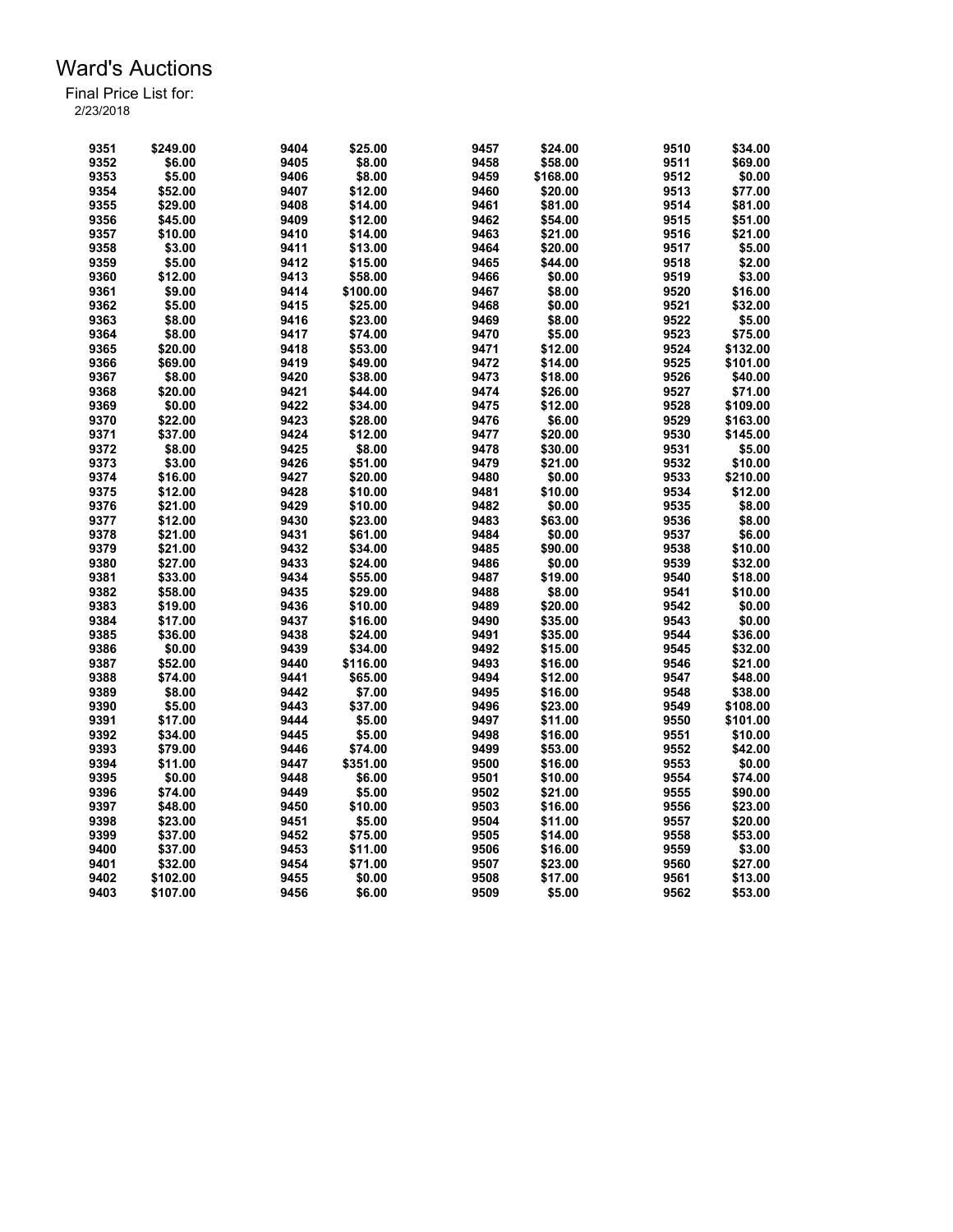| 9563 | \$53.00  | 9616 | \$19.00            | 9669 | \$8.00            | 9722 | \$28.00  |
|------|----------|------|--------------------|------|-------------------|------|----------|
| 9564 | \$16.00  | 9617 | \$15.00            | 9670 | \$140.00          | 9723 | \$7.00   |
| 9565 | \$87.00  | 9618 | \$15.00            | 9671 | \$12.00           | 9724 | \$1.00   |
| 9566 | \$50.00  | 9619 | \$18.00            | 9672 | \$20.00           | 9725 | \$1.00   |
| 9567 | \$7.00   | 9620 | \$4.00             | 9673 | \$13.00           | 9726 | \$1.00   |
| 9568 | \$10.00  | 9621 | \$17.00            | 9674 | \$15.00           | 9727 | \$25.00  |
| 9569 | \$6.00   | 9622 | \$14.00            | 9675 | \$0.00            | 9728 | \$1.00   |
| 9570 | \$60.00  | 9623 | \$14.00            | 9676 | \$8.00            | 9729 | \$1.00   |
| 9571 | \$29.00  | 9624 | \$0.00             | 9677 | \$12.00           | 9730 | \$6.00   |
| 9572 | \$5.00   | 9625 | \$23.00            | 9678 | \$5.00            | 9731 | \$37.00  |
| 9573 | \$6.00   | 9626 | \$13.00            | 9679 | \$13.00           | 9732 | \$53.00  |
| 9574 | \$18.00  | 9627 | \$14.00            | 9680 | \$4.00            | 9733 | \$0.00   |
| 9575 | \$0.00   | 9628 | \$4.00             | 9681 | \$0.00            | 9734 | \$4.00   |
| 9576 | \$14.00  | 9629 | \$14.00            | 9682 | \$6.00            | 9735 | \$1.00   |
| 9577 | \$0.00   | 9630 | \$6.00             | 9683 | \$20.00           | 9736 | \$120.00 |
| 9578 | \$0.00   | 9631 | \$16.00            | 9684 | \$13.00           | 9737 | \$17.00  |
| 9579 | \$6.00   | 9632 | \$25.00            | 9685 | \$46.00           | 9738 | \$145.00 |
| 9580 | \$11.00  | 9633 | \$21.00            | 9686 | \$25.00           | 9739 | \$19.00  |
| 9581 | \$40.00  | 9634 | \$20.00            | 9687 | \$21.00           | 9740 | \$125.00 |
| 9582 | \$51.00  | 9635 | \$20.00            | 9688 | \$6.00            | 9741 | \$6.00   |
|      |          |      |                    | 9689 |                   |      |          |
| 9583 | \$6.00   | 9636 | \$14.00<br>\$11.00 | 9690 | \$13.00<br>\$4.00 | 9742 | \$47.00  |
| 9584 | \$9.00   | 9637 |                    |      |                   | 9743 | \$138.00 |
| 9585 | \$7.00   | 9638 | \$29.00            | 9691 | \$7.00            | 9744 | \$8.00   |
| 9586 | \$19.00  | 9639 | \$16.00            | 9692 | \$19.00           | 9745 | \$2.00   |
| 9587 | \$15.00  | 9640 | \$15.00            | 9693 | \$6.00            | 9746 | \$6.00   |
| 9588 | \$17.00  | 9641 | \$11.00            | 9694 | \$17.00           | 9747 | \$46.00  |
| 9589 | \$0.00   | 9642 | \$8.00             | 9695 | \$25.00           | 9748 | \$6.00   |
| 9590 | \$12.00  | 9643 | \$14.00            | 9696 | \$15.00           | 9749 | \$5.00   |
| 9591 | \$0.00   | 9644 | \$8.00             | 9697 | \$4.00            | 9750 | \$1.00   |
| 9592 | \$6.00   | 9645 | \$0.00             | 9698 | \$5.00            | 9751 | \$47.00  |
| 9593 | \$45.00  | 9646 | \$33.00            | 9699 | \$38.00           | 9752 | \$18.00  |
| 9594 | \$54.00  | 9647 | \$27.00            | 9700 | \$1.00            | 9753 | \$8.00   |
| 9595 | \$0.00   | 9648 | \$10.00            | 9701 | \$5.00            | 9754 | \$21.00  |
| 9596 | \$0.00   | 9649 | \$20.00            | 9702 | \$8.00            | 9755 | \$53.00  |
| 9597 | \$15.00  | 9650 | \$18.00            | 9703 | \$54.00           | 9756 | \$17.00  |
| 9598 | \$27.00  | 9651 | \$5.00             | 9704 | \$20.00           | 9757 | \$8.00   |
| 9599 | \$35.00  | 9652 | \$14.00            | 9705 | \$7.00            | 9758 | \$10.00  |
| 9600 | \$35.00  | 9653 | \$27.00            | 9706 | \$51.00           | 9759 | \$7.00   |
| 9601 | \$10.00  | 9654 | \$45.00            | 9707 | \$149.00          | 9760 | \$30.00  |
| 9602 | \$39.00  | 9655 | \$23.00            | 9708 | \$13.00           | 9761 | \$18.00  |
| 9603 | \$29.00  | 9656 | \$35.00            | 9709 | \$12.00           | 9762 | \$42.00  |
| 9604 | \$25.00  | 9657 | \$20.00            | 9710 | \$9.00            | 9763 | \$6.00   |
| 9605 | \$39.00  | 9658 | \$8.00             | 9711 | \$6.00            | 9764 | \$41.00  |
| 9606 | \$28.00  | 9659 | \$6.00             | 9712 | \$16.00           | 9765 | \$7.00   |
| 9607 | \$33.00  | 9660 | \$33.00            | 9713 | \$9.00            | 9766 | \$69.00  |
| 9608 | \$21.00  | 9661 | \$27.00            | 9714 | \$24.00           | 9767 | \$1.00   |
| 9609 | \$12.00  | 9662 | \$20.00            | 9715 | \$48.00           | 9768 | \$2.00   |
| 9610 | \$13.00  | 9663 | \$30.00            | 9716 | \$20.00           | 9769 | \$1.00   |
| 9611 | \$47.00  | 9664 | \$13.00            | 9717 | \$4.00            | 9770 | \$35.00  |
| 9612 | \$237.00 | 9665 | \$30.00            | 9718 | \$5.00            | 9771 | \$0.00   |
| 9613 | \$9.00   | 9666 | \$5.00             | 9719 | \$29.00           | 9772 | \$59.00  |
|      |          | 9667 |                    | 9720 |                   |      | \$23.00  |
| 9614 | \$50.00  |      | \$48.00            |      | \$27.00           | 9773 |          |
| 9615 | \$10.00  | 9668 | \$21.00            | 9721 | \$24.00           | 9774 | \$17.00  |